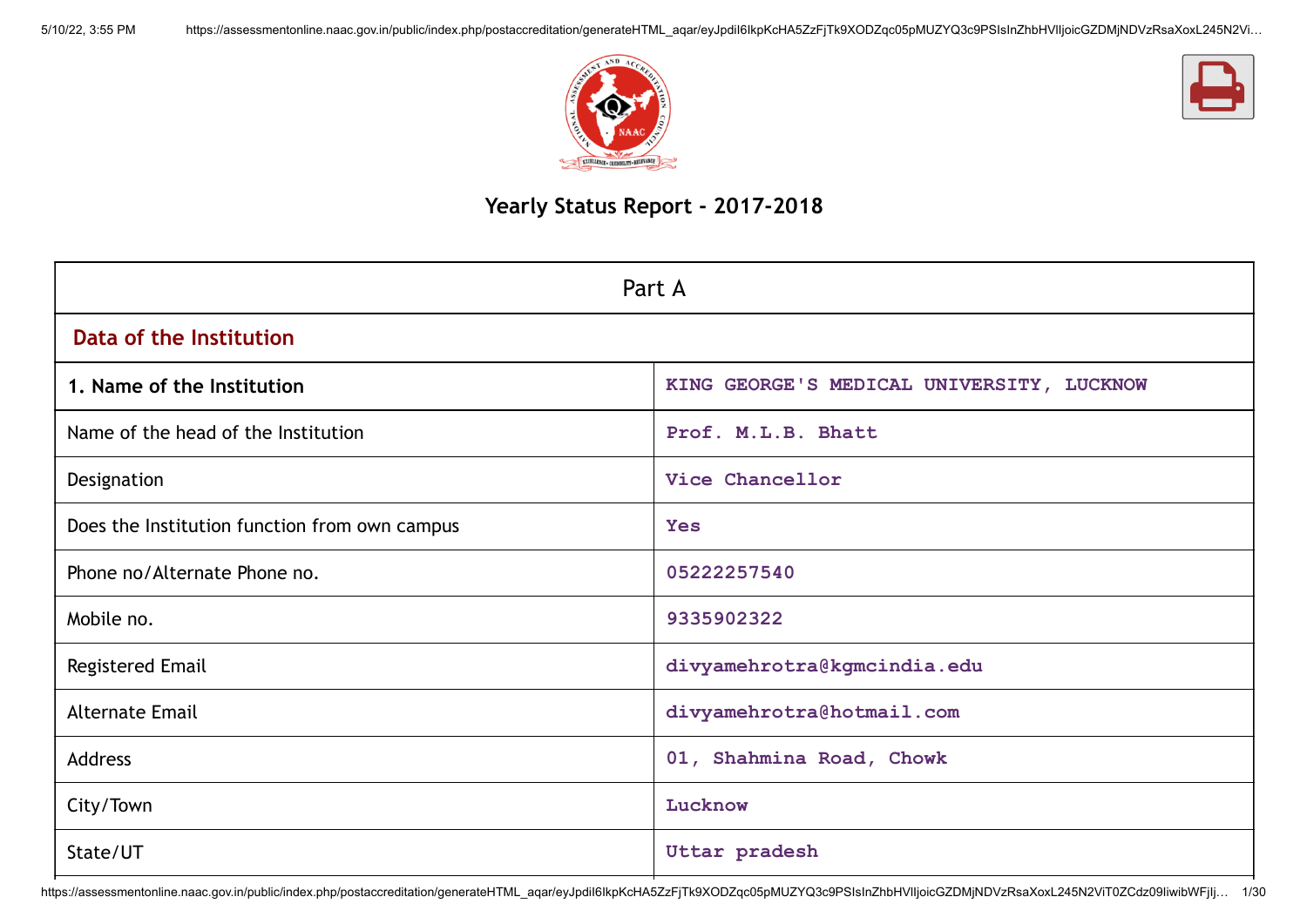| Name of the IQAC co-ordinator/Director<br>Phone no/Alternate Phone no.<br>Mobile no.<br><b>Registered Email</b><br><b>Alternate Email</b> | Prof Divya Mehrotra<br>05222257540<br>9335902322<br>divyamehrotra@kgmcindia.edu |  |  |  |  |  |
|-------------------------------------------------------------------------------------------------------------------------------------------|---------------------------------------------------------------------------------|--|--|--|--|--|
|                                                                                                                                           |                                                                                 |  |  |  |  |  |
|                                                                                                                                           |                                                                                 |  |  |  |  |  |
|                                                                                                                                           |                                                                                 |  |  |  |  |  |
|                                                                                                                                           |                                                                                 |  |  |  |  |  |
|                                                                                                                                           | divyamehrotra@hotmail.com                                                       |  |  |  |  |  |
| 3. Website Address                                                                                                                        |                                                                                 |  |  |  |  |  |
| Web-link of the AQAR: (Previous Academic Year)                                                                                            | http://www.kgmu.org/                                                            |  |  |  |  |  |
| 4. Whether Academic Calendar prepared during the year                                                                                     | <b>Yes</b>                                                                      |  |  |  |  |  |
| if yes, whether it is uploaded in the institutional website: Weblink :                                                                    | http://www.kgmu.org/                                                            |  |  |  |  |  |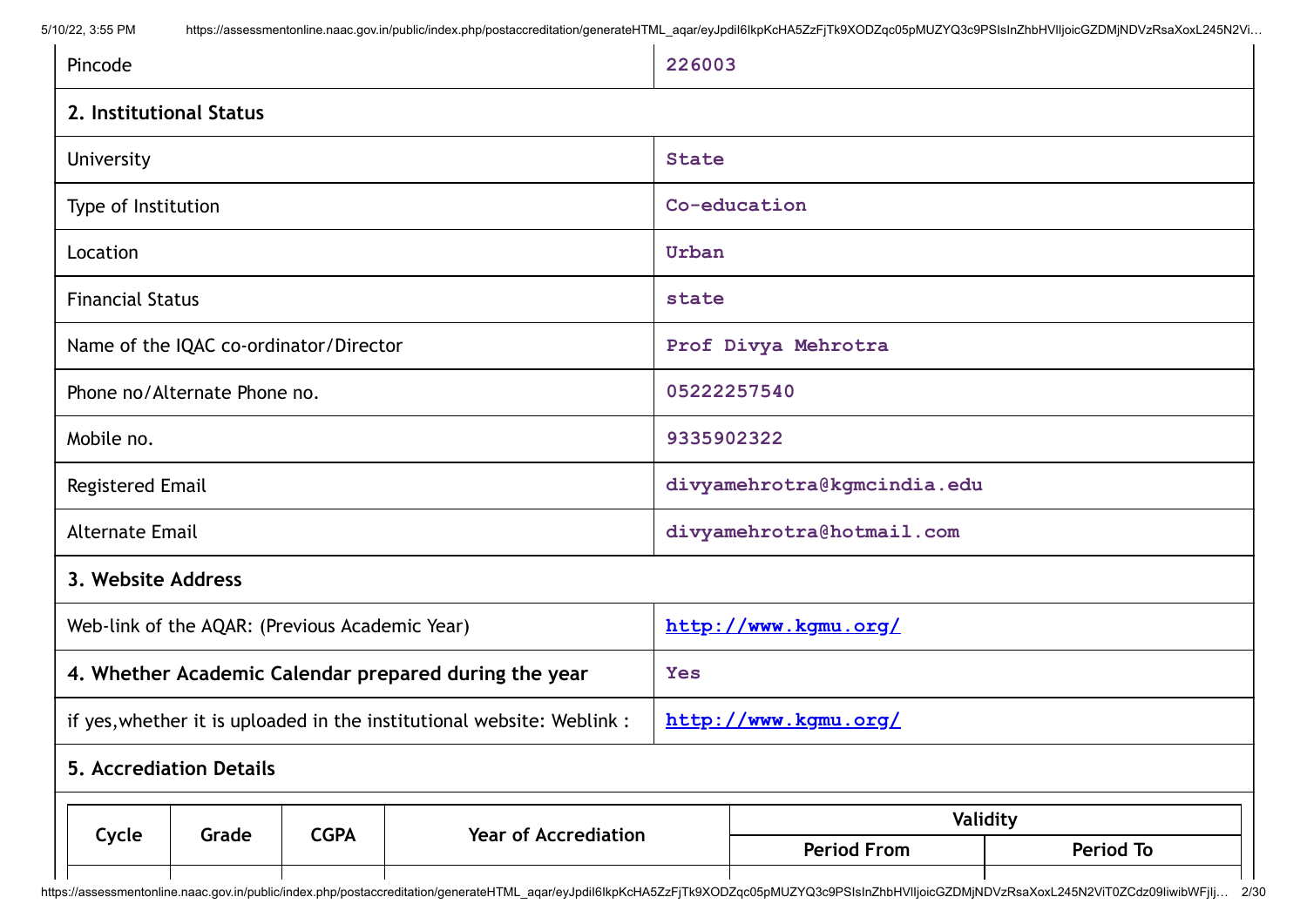|           | 6. Date of Establishment of IQAC |                                                               |                                                                           | 21-Apr-2015               |                               |                                          |  |  |  |
|-----------|----------------------------------|---------------------------------------------------------------|---------------------------------------------------------------------------|---------------------------|-------------------------------|------------------------------------------|--|--|--|
|           |                                  | 7. Internal Quality Assurance System                          |                                                                           |                           |                               |                                          |  |  |  |
|           |                                  |                                                               | Quality initiatives by IQAC during the year for promoting quality culture |                           |                               |                                          |  |  |  |
|           |                                  |                                                               | Item /Title of the quality initiative by IQAC                             |                           | Date &<br><b>Duration</b>     | Number of participants/<br>beneficiaries |  |  |  |
|           |                                  | Post NAAC inspection review to fill the gaps found            | $27 - \text{Jul}$ -<br>2017<br>1                                          | 15                        |                               |                                          |  |  |  |
|           | NIRF reparation                  |                                                               | $27$ -Oct-<br>2017<br>1                                                   | 20                        |                               |                                          |  |  |  |
| formation |                                  | Institute of Eminence application process with core committee | $13-Nov-$<br>2017<br>1                                                    | 15                        |                               |                                          |  |  |  |
|           |                                  | Presentation before expert committee for IOE.                 | $27 - Jan-$<br>2018<br>1                                                  | 13                        |                               |                                          |  |  |  |
|           |                                  | Innovation practice promotion in faculty                      |                                                                           | $27 - Appr-$<br>2018<br>1 | 18                            |                                          |  |  |  |
|           | AQAR preparation                 |                                                               |                                                                           |                           | $12$ -May-<br>19<br>2018<br>1 |                                          |  |  |  |
|           |                                  |                                                               |                                                                           | <b>View File</b>          |                               |                                          |  |  |  |

https://assessmentonline.naac.gov.in/public/index.php/postaccreditation/generateHTML\_aqar/eyJpdiI6IkpKcHA5ZzFjTk9XODZqc05pMUZYQ3c9PSIsInZhbHVIIjoicGZDMjNDVzRsaXoxL245N2ViT0ZCdz09IiwibWFjIj… 3/30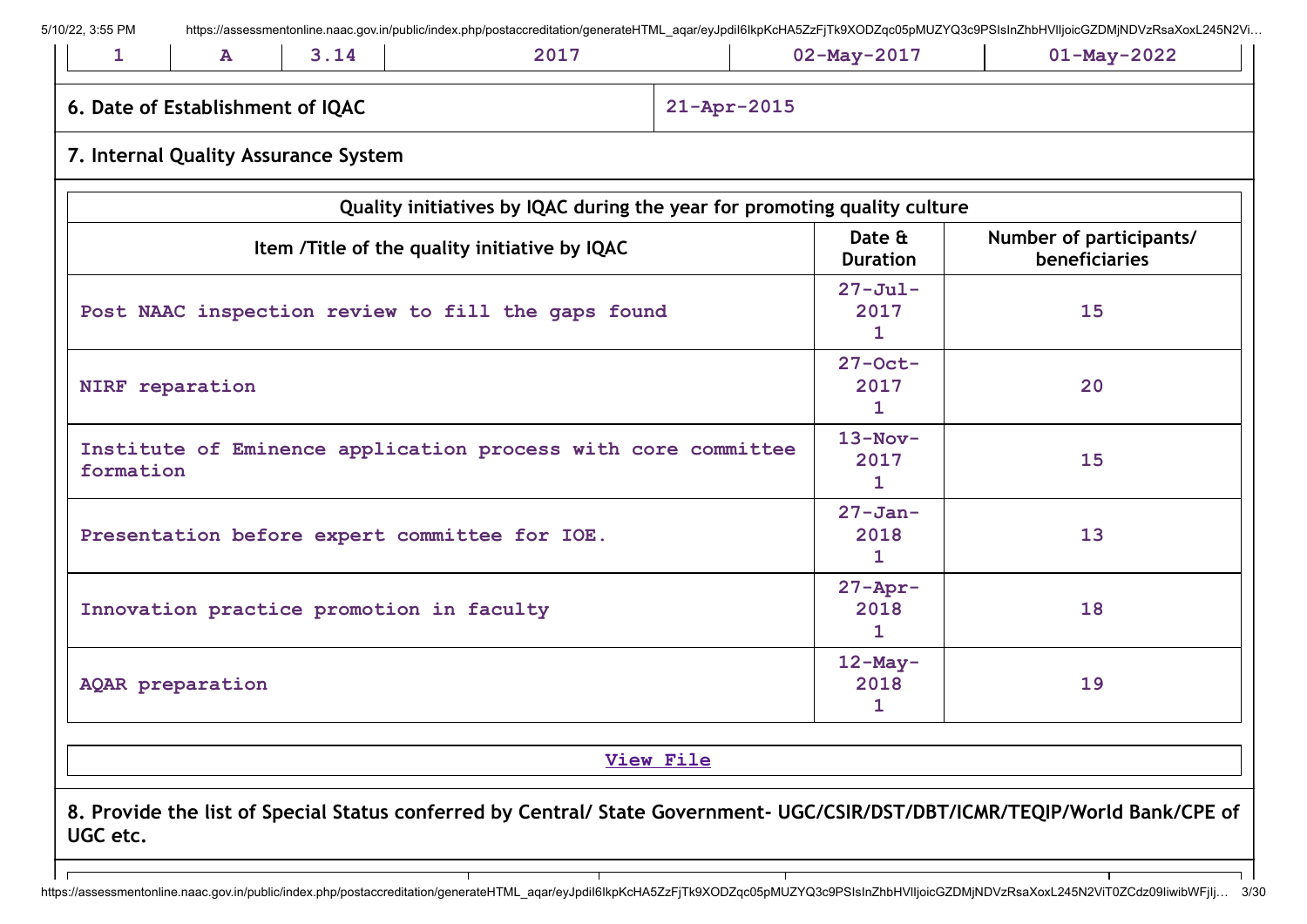| Institution/Department/Faculty                                                                                  | <b>Scheme</b>   | <b>Funding Agency</b> | Year of award with duration | Amount   |  |  |  |
|-----------------------------------------------------------------------------------------------------------------|-----------------|-----------------------|-----------------------------|----------|--|--|--|
| Biochemistry                                                                                                    | <b>DST FIST</b> | <b>DST</b>            | 2018<br>5 year              | 50000000 |  |  |  |
| Microbiology                                                                                                    | <b>VRDL</b>     | <b>DHR</b>            | 2018<br>5 year              | 50000000 |  |  |  |
| Faculty of Dental Sciences                                                                                      | <b>DST FIST</b> | <b>DST</b>            | 2018<br>5 year              | 50000000 |  |  |  |
| Faculty of Dental Sciences                                                                                      | <b>MRU</b>      | <b>DHR</b>            | 2018<br>5 year              | 50000000 |  |  |  |
|                                                                                                                 |                 | <b>View File</b>      |                             |          |  |  |  |
| 9. Whether composition of IQAC as per latest NAAC guidelines:                                                   |                 | Yes                   |                             |          |  |  |  |
| Upload latest notification of formation of IQAC                                                                 |                 | <b>View File</b>      |                             |          |  |  |  |
| 10. Number of IQAC meetings held during the year :                                                              | 6               |                       |                             |          |  |  |  |
| The minutes of IQAC meeting and compliances to the decisions have<br>been uploaded on the institutional website | <b>Yes</b>      |                       |                             |          |  |  |  |
| Upload the minutes of meeting and action taken report                                                           |                 | <b>View File</b>      |                             |          |  |  |  |
| 11. Whether IQAC received funding from any of the funding<br>agency to support its activities during the year?  |                 | <b>No</b>             |                             |          |  |  |  |
| 12. Significant contributions made by IQAC during the current year(maximum five bullets)                        |                 |                       |                             |          |  |  |  |
| Innovation promotion                                                                                            |                 |                       |                             |          |  |  |  |
| Quality in research : PhD publication should go in impact factor>1                                              |                 |                       |                             |          |  |  |  |
| Antibiotic Policy                                                                                               |                 |                       |                             |          |  |  |  |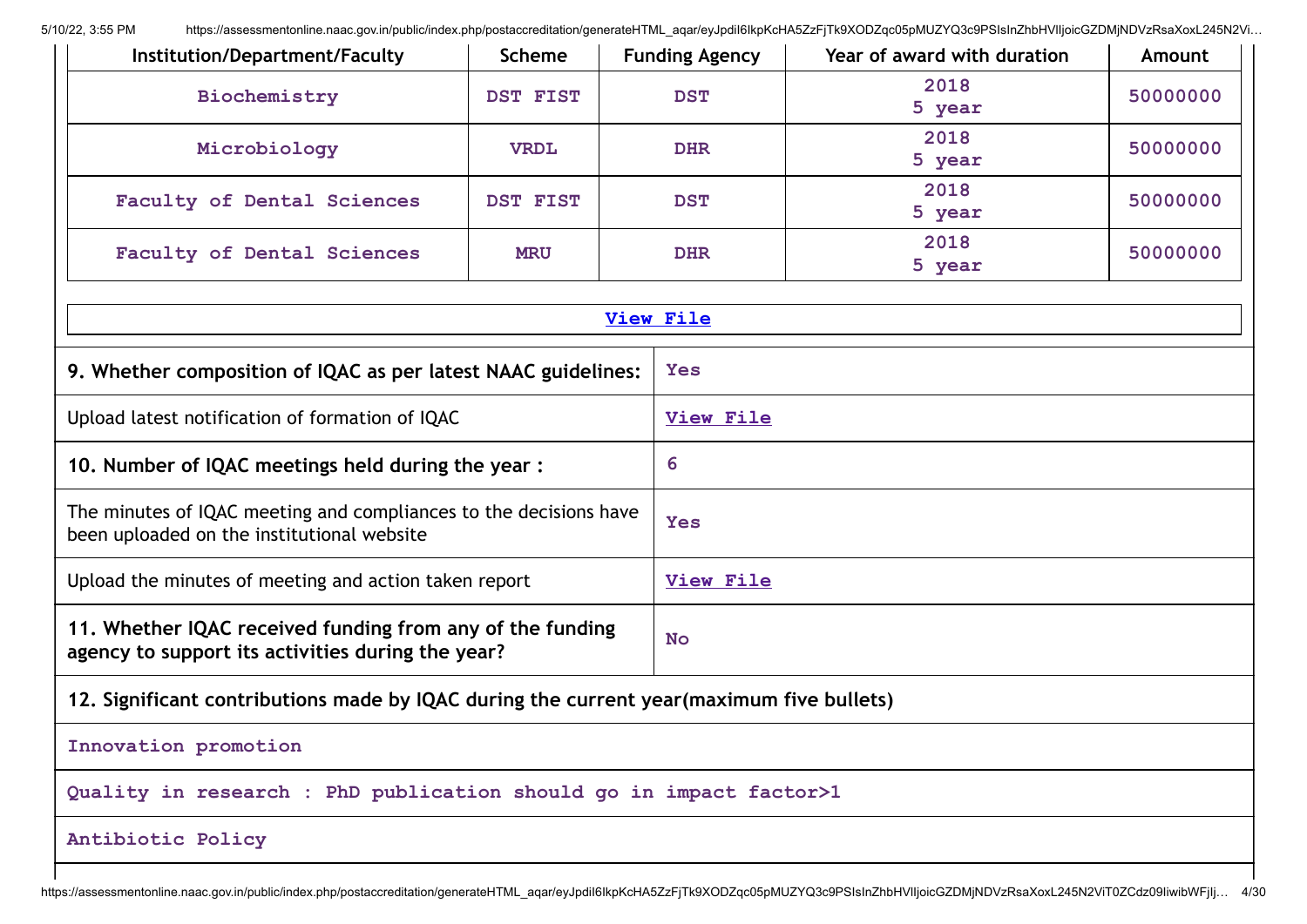**Solar panel laid down**

#### **No car budhwar campaign**

**View [File](https://assessmentonline.naac.gov.in/public/Postacc/Contribution/3301_Contribution.xlsx)**

13. Plan of action chalked out by the IQAC in the beginning of the academic year towards Quality Enhancement and outcome **achieved by the end of the academic year**

| <b>Plan of Action</b>                                                                                                                                                     | <b>Achivements/Outcomes</b>                                                                                                                                 |
|---------------------------------------------------------------------------------------------------------------------------------------------------------------------------|-------------------------------------------------------------------------------------------------------------------------------------------------------------|
| Syllabus<br>revision: It was<br>planned to revise<br>the MBBS<br>curriculum<br>according to the<br>latest and<br>updated<br>quidelines of<br>Medical Council<br>of India. | A core committee was formed under the department of Medical Education for the<br>same. A revised MBBS syllabus was prepared and shared with all departments |
| Plan to increase<br>accommodation<br>capacity of<br>faculty and<br>students                                                                                               | A girls hostel construction is nearly complete and also a second block of faculty<br>residential campus is nearly complete and ready to handover.           |
| Quality faculty<br>recruitment and<br>promotion within<br>the norms of<br>respective<br>authorities of<br>different<br>faculties of the<br>university                     | All promotions and new recruitments of faculty were under MCI/DCI norms adherence<br>strictly                                                               |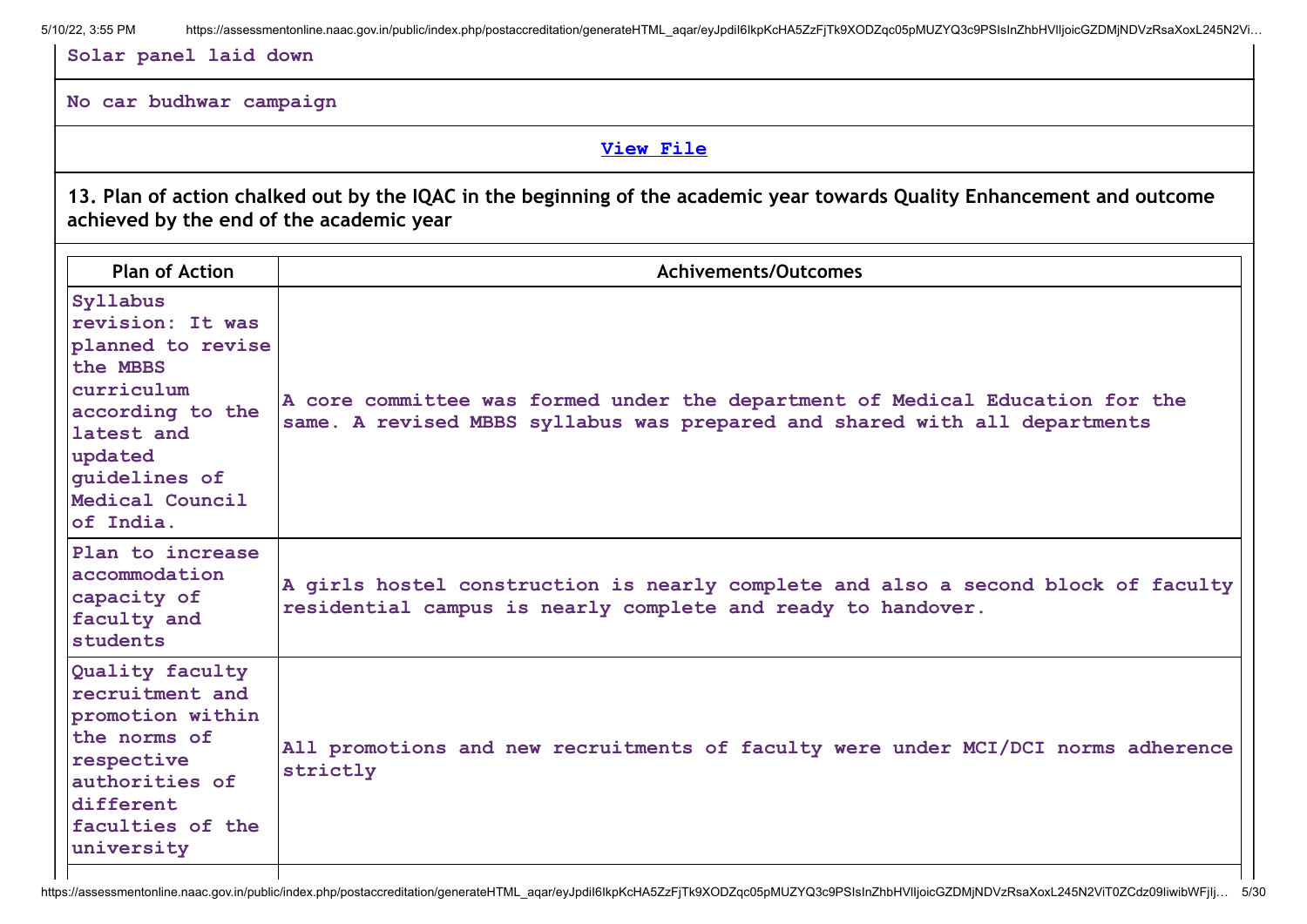| Plan to increase<br>value added<br>programs and<br>further sensitize<br>the new faculty                                                                                                                                                                            | Following programmes were introduced at various levels: transdental meditation,<br>yoga programmes, Vihasa ATCOM Curriculum, Spiritual Applications in Education and<br>Research                                                                                                                                                                                                                                                                                                                                                                                                                                                                                                                                                                                                                                                                                                                                                                                                                                                                                |
|--------------------------------------------------------------------------------------------------------------------------------------------------------------------------------------------------------------------------------------------------------------------|-----------------------------------------------------------------------------------------------------------------------------------------------------------------------------------------------------------------------------------------------------------------------------------------------------------------------------------------------------------------------------------------------------------------------------------------------------------------------------------------------------------------------------------------------------------------------------------------------------------------------------------------------------------------------------------------------------------------------------------------------------------------------------------------------------------------------------------------------------------------------------------------------------------------------------------------------------------------------------------------------------------------------------------------------------------------|
| Plan to introduce<br>a simple online<br>platform for<br>management of<br>information<br>generated from<br>routine services<br>provided by the<br>University and<br>for purpose of<br>documentation. It<br>was preferred to<br>develop it<br>gradually in<br>steps. | E-hospital, prepared in collaboration with National Informatics Centre, India was<br>introduced in different phases-firstly for training, then for Inpatients and<br>outpatients gradually for investigations in different sections of the University.<br>It also has services like medicine dispensing, billing and cashless services to<br>various category like BPL etc, Online admission Online discharge, Online Death<br>Certificate, and Online Investigation Order.                                                                                                                                                                                                                                                                                                                                                                                                                                                                                                                                                                                     |
| Different plans<br>to strengthen<br>quality of<br>research<br>activities and<br>output in the<br>University were<br>undertaken.                                                                                                                                    | Plagiarism rules were set forth for every postgraduate and PHd Thesis as given by<br>UGC guidelines University purchased plagiarism software license with access to<br>all faculty All thesis to now include plagiarism certificate International<br>collaboration cell was setup to initiate and promote student and faculty<br>exchange. workshops organized workshop on " Clinical and Epidemiology Research",<br>plagiarism workshop, on Randomized Controlled Trial Planning for certificate<br>courses Strengthening Centre of Advanced Research, Statistical cell Page   4<br>Institutional BioSafety Committee formation (any project related to the following<br>as listed to be sent to the Institutional Biosafety Committee, KGMU for approval<br>before obtaining Ethical Clearance: Any Research activities related to rDNA<br>technology, Research activities related to transgenic plant, Large scale trials<br>and production, Import and transfer/shipment of indigenous etiological agents,<br>diagnostic specimens and biological products) |
| Plan to improve<br>patient services                                                                                                                                                                                                                                | Two Amrit pharmacies started in University by the support of government for<br>larger interest of poor patients Centre of Excellence for Adolescent Health and<br>Development (CoE-AHD)" in Queen Mary's Hospital, KGMU, Lucknow.                                                                                                                                                                                                                                                                                                                                                                                                                                                                                                                                                                                                                                                                                                                                                                                                                               |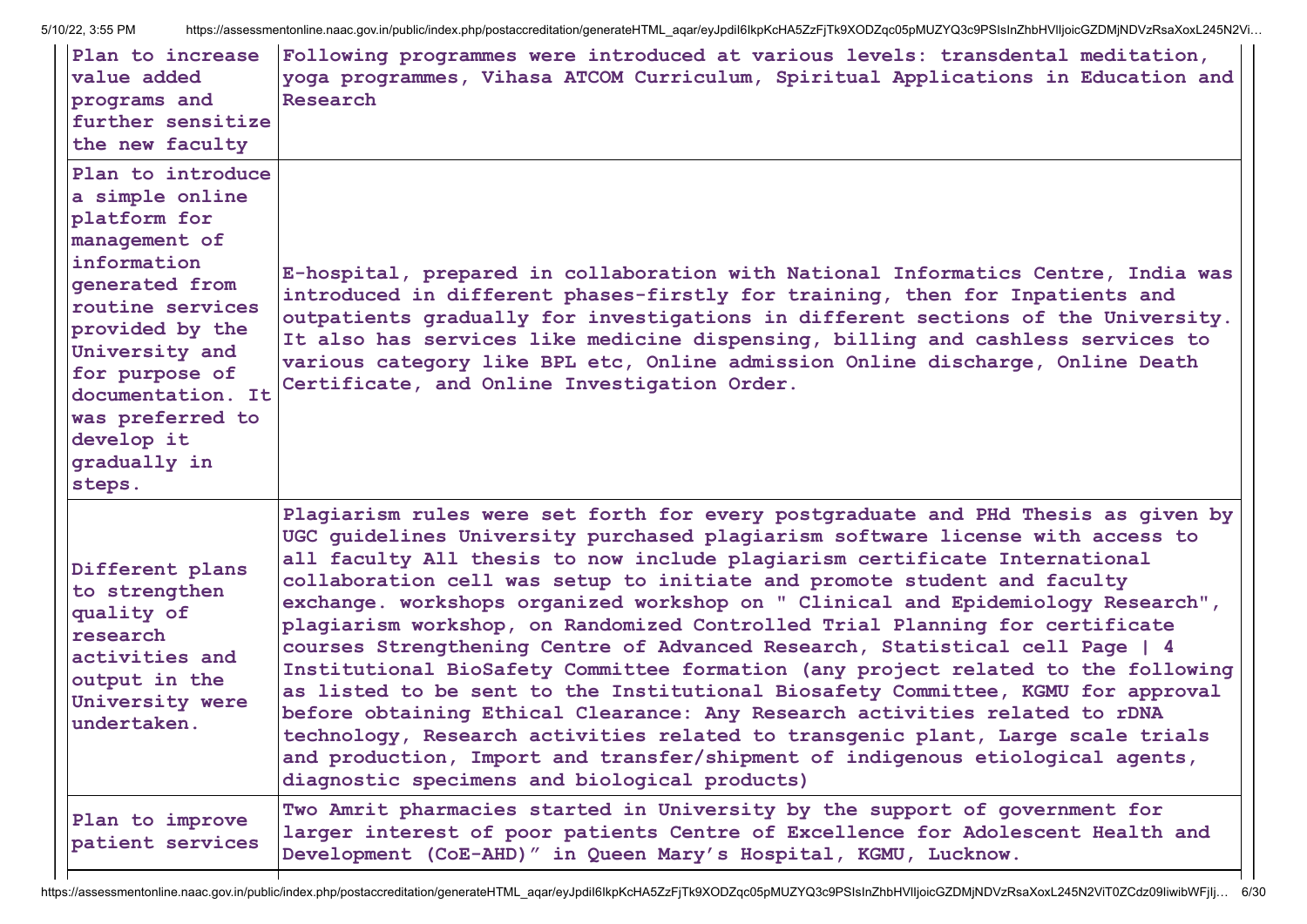| Plan to<br>strengthen 'Save<br>environment'<br>initiatives.                                                      | established on all rooftops of the University                                                                     | "Swachhata Pakkhwada" on 12th April, 2018 Save electricity measures Solar panels                                                                                                                                                                                                                                                                                                   |  |  |  |  |  |
|------------------------------------------------------------------------------------------------------------------|-------------------------------------------------------------------------------------------------------------------|------------------------------------------------------------------------------------------------------------------------------------------------------------------------------------------------------------------------------------------------------------------------------------------------------------------------------------------------------------------------------------|--|--|--|--|--|
| Plan to utilise<br>technology for<br>the best of<br>education and<br>information<br>sharing and<br>dissemination | Lectures organised for better use of e library Tele-education and Tele-<br>healthcare: regular sessions           |                                                                                                                                                                                                                                                                                                                                                                                    |  |  |  |  |  |
| Plan to recognize<br>efforts of<br>Faculty                                                                       | Creation of book rack for books written by our faculty                                                            |                                                                                                                                                                                                                                                                                                                                                                                    |  |  |  |  |  |
| <b>View File</b>                                                                                                 |                                                                                                                   |                                                                                                                                                                                                                                                                                                                                                                                    |  |  |  |  |  |
|                                                                                                                  | 14. Whether AQAR was placed before statutory body?                                                                | <b>No</b>                                                                                                                                                                                                                                                                                                                                                                          |  |  |  |  |  |
|                                                                                                                  | 15. Whether NAAC/or any other accredited body(s) visited<br>IQAC or interacted with it to assess the functioning? | <b>No</b>                                                                                                                                                                                                                                                                                                                                                                          |  |  |  |  |  |
|                                                                                                                  | 16. Whether institutional data submitted to AISHE:                                                                | No.                                                                                                                                                                                                                                                                                                                                                                                |  |  |  |  |  |
| ?                                                                                                                | 17. Does the Institution have Management Information System                                                       | <b>Yes</b>                                                                                                                                                                                                                                                                                                                                                                         |  |  |  |  |  |
| operational (maximum 500 words)                                                                                  | If yes, give a brief descripiton and a list of modules currently                                                  | Pateint care: We have a Ehospital system<br>developed in collaboration with National<br>Informatics Centre. This software platform is<br>used for recording patient related information<br>including history, presenting complaints,<br>investigations and treatment planning. This<br>platform is a data repository. Epurchase:<br>University operates its purchase processes via |  |  |  |  |  |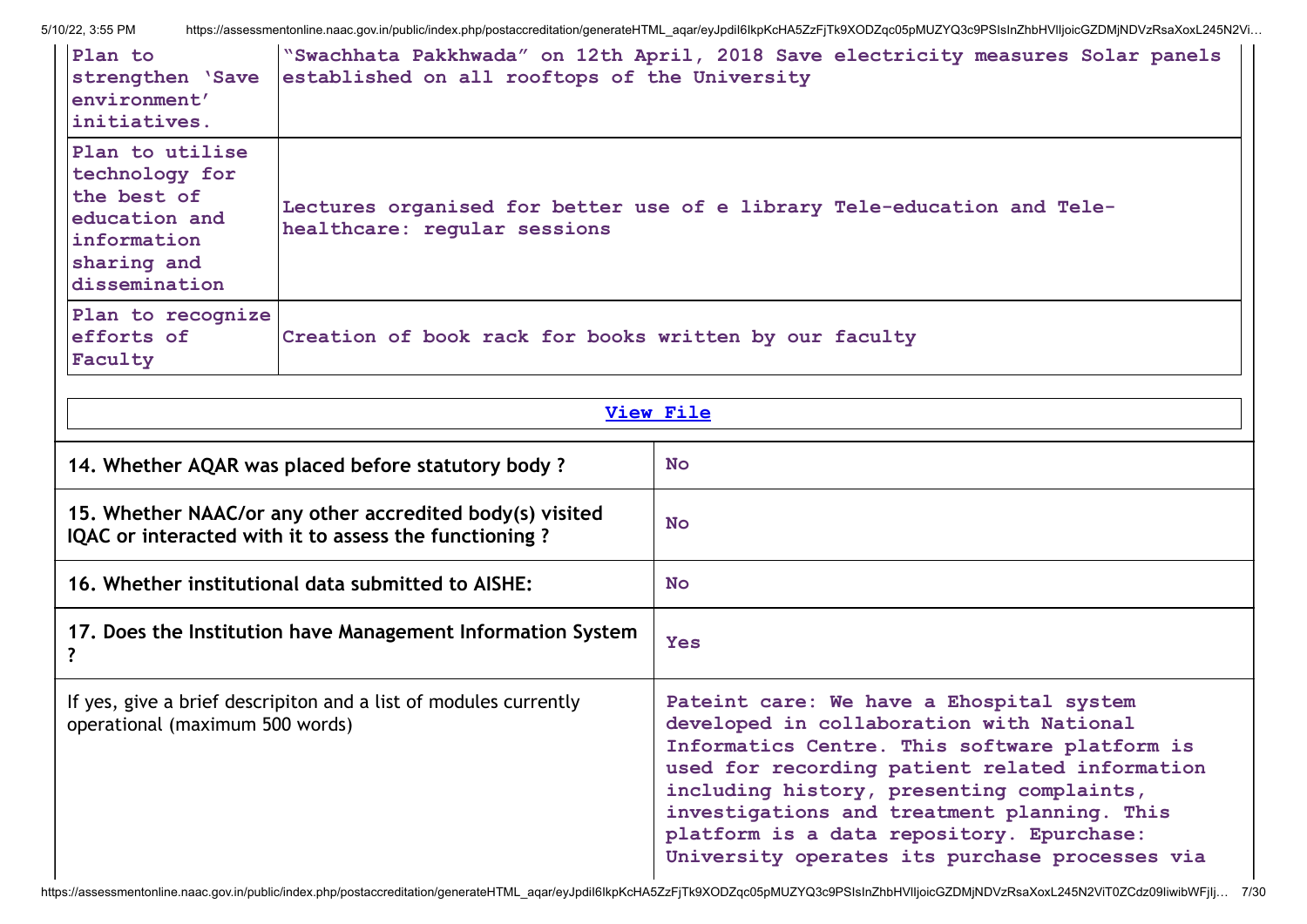| 5/10/22, 3:55 PM | https://assessmentonline.naac.gov.in/public/index.php/postaccreditation/generateHTML_aqar/eyJpdil6lkpKcHA5ZzFjTk9XODZqc05pMUZYQ3c9PSIsInZhbHVlIjoicGZDMjNDVzRsaXoxL245N2Vi |  |
|------------------|----------------------------------------------------------------------------------------------------------------------------------------------------------------------------|--|
|                  |                                                                                                                                                                            |  |
|                  |                                                                                                                                                                            |  |
|                  |                                                                                                                                                                            |  |

**Gem portal for all orders ad supply of consumables and nonconsumables. Research Portal: all research grants are received through PFMS (Portal Financial management System)**

# Part B **CRITERION I – CURRICULAR ASPECTS 1.1 – Curriculum Design and Development** 1.1.1 – Programmes for which syllabus revision was carried out during the Academic year **Name of Programme Programme Code Programme Specialization Programme Specialization No Data Entered/Not Applicable !!! No file uploaded.** 1.1.2 – Programmes/ courses focussed on employability/ entrepreneurship/ skill development during the Academic year **Programme with Code Programme Specialization Date of Introduction Course with Code Date of Introduction No Data Entered/Not Applicable !!! No file uploaded. 1.2 – Academic Flexibility** 1.2.1 – New programmes/courses introduced during the Academic year **Programme/Course Programme Specialization Programme Specialization No Data Entered/Not Applicable !!! No file uploaded.** 1.2.2 – Programmes in which Choice Based Credit System (CBCS)/Elective Course System implemented at the University level during the Academic year. **Name of programmes adopting CBCS Programme Specialization Date of implementation of CBCS/Elective Course System**

https://assessmentonline.naac.gov.in/public/index.php/postaccreditation/generateHTML\_aqar/eyJpdiI6IkpKcHA5ZzFjTk9XODZqc05pMUZYQ3c9PSIsInZhbHVIIjoicGZDMjNDVzRsaXoxL245N2ViT0ZCdz09IiwibWFilj... 8/30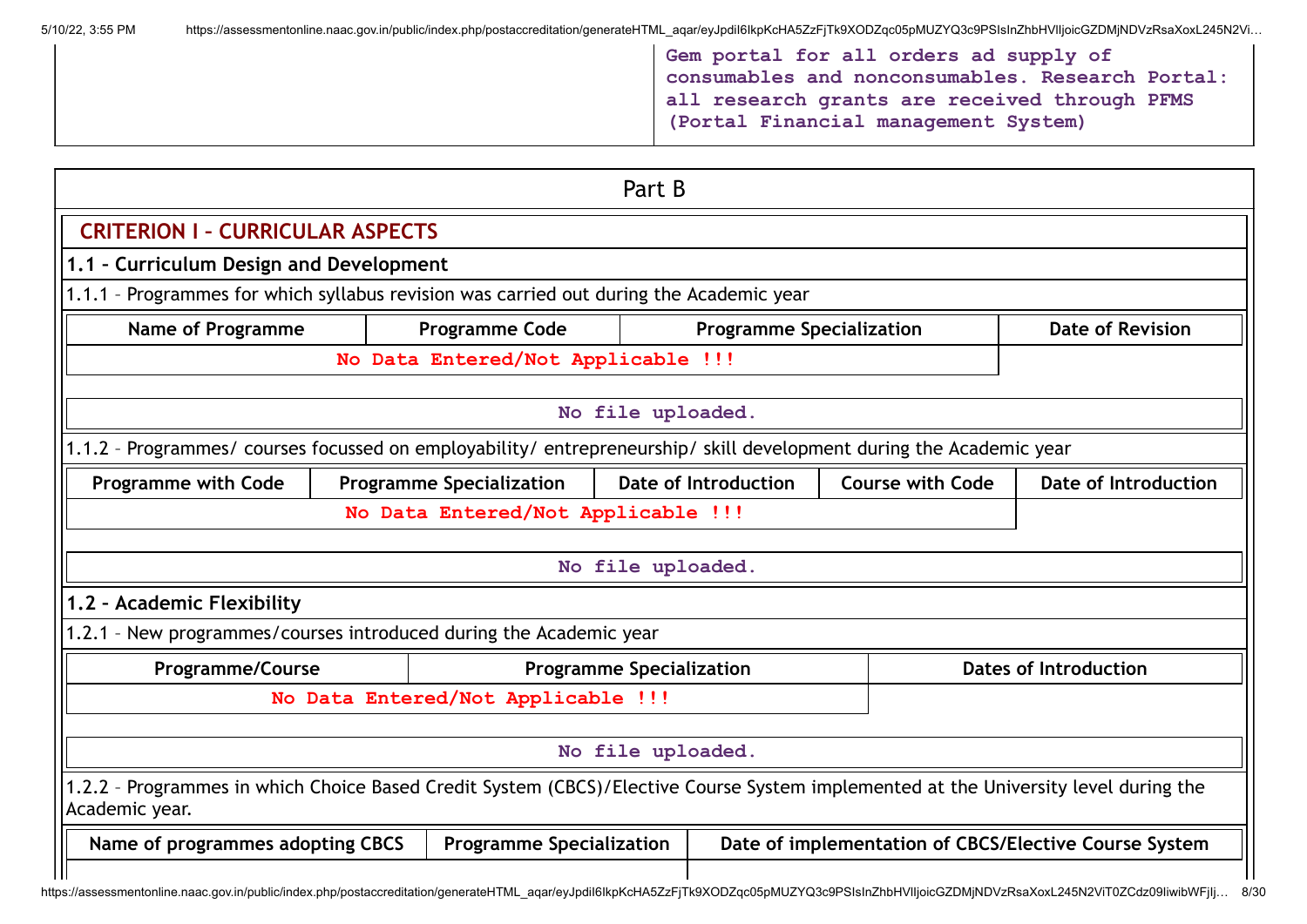**No Data Entered/Not Applicable !!!**

# **1.3 – Curriculum Enrichment** 1.3.1 – Value-added courses imparting transferable and life skills offered during the year **Value Added Courses Date of Introduction Number of Students Enrolled PG Fellowship in strabismus and Pediatric opthalmology 04/08/2017 2 Radiotherapy - Webcast 06/03/2018 25 New Contraceptives TOT (SIFPSA) 03/07/2017 11 Lap Ligation TOT (SIFPSA) 09/08/2017 6 RRTC Training (iHAT) 06/10/2017 18 Lap Ligation Induction (SIFPSA) 27/11/2017 3 MDSR (NHM) 23/03/2018 27 No file uploaded.** 1.3.2 – Field Projects / Internships under taken during the year **Project/Programme Title Programme Specialization No. of students enrolled for Field Projects / Internships BSc Nursing Internship 16 No file uploaded. 1.4 – Feedback System** 1.4.1 – Whether structured feedback received from all the stakeholders. Students and the students of the students of the students of the students of the students of the students of the students of the students of the students of the students of the students of the students of the students of t Teachers Yes Employers Yes Alumni Yes Parents and the set of the set of the set of the set of the set of the set of the set of the set of the Set of the Set of the Set of the Set of the Set of the Set of the Set of the Set of the Set of the Set of the Set of t 1.4.2 – How the feedback obtained is being analyzed and utilized for overall development of the institution? (maximum 500 words)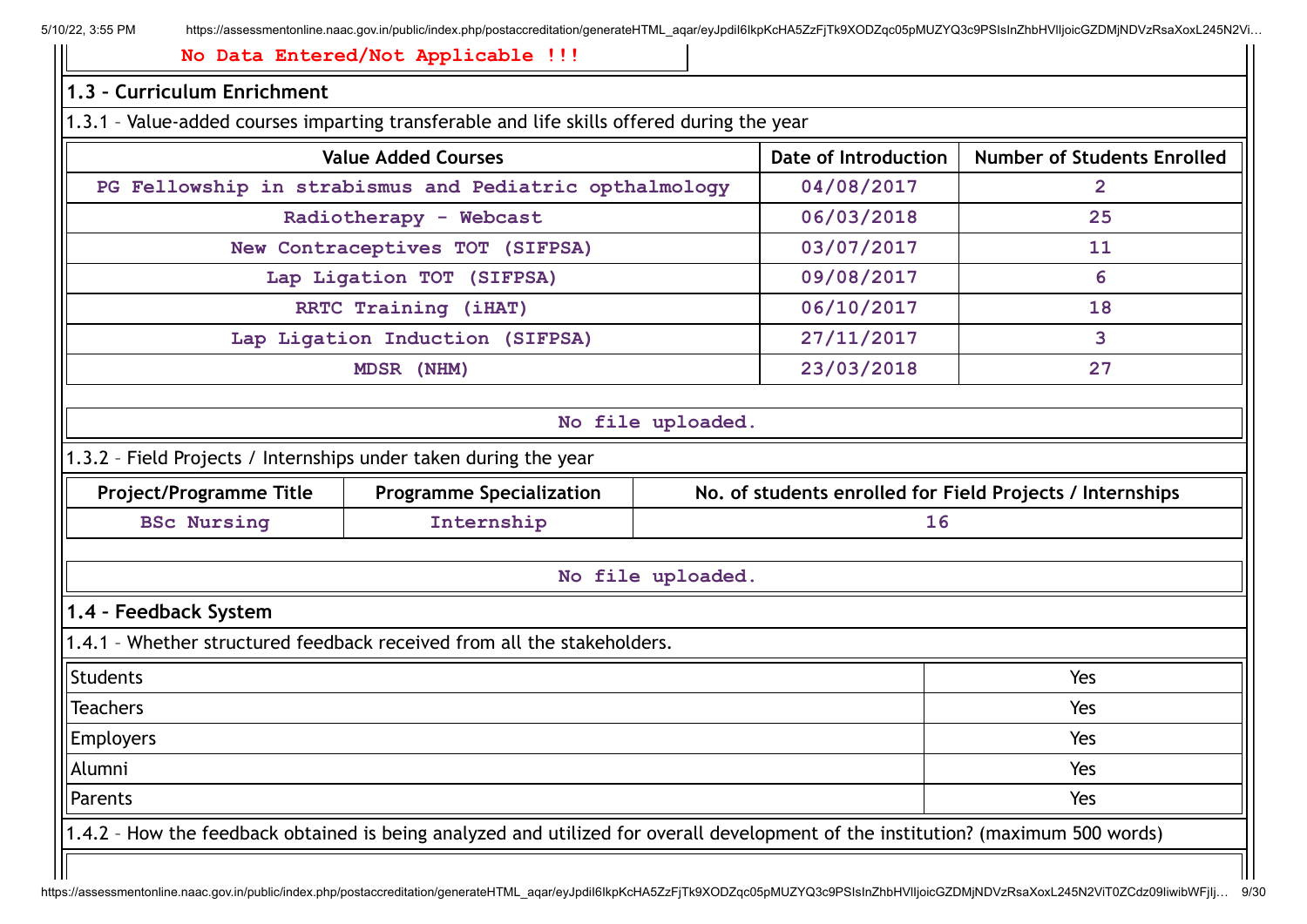| llFeedback Obtained                                                                                                                                                                                                                                                                                                                                                                                                                                                                                                                                                                                                                                                                                                                            |                                                                                                                                            |                                                                                         |  |                    |                                                                                         |                                                          |  |  |
|------------------------------------------------------------------------------------------------------------------------------------------------------------------------------------------------------------------------------------------------------------------------------------------------------------------------------------------------------------------------------------------------------------------------------------------------------------------------------------------------------------------------------------------------------------------------------------------------------------------------------------------------------------------------------------------------------------------------------------------------|--------------------------------------------------------------------------------------------------------------------------------------------|-----------------------------------------------------------------------------------------|--|--------------------|-----------------------------------------------------------------------------------------|----------------------------------------------------------|--|--|
| Feedback on curricular aspects taken from Alumni and interns, who have graduated or post graduated<br>from our University. SMS system has been developed for informingparents about the Feedback from<br>parents has also been elicited. This feedback is utilised in the following way: - Award given to<br>teachers for appreciation of their efforts based on students feedback. Feedback from parents is<br>taken with serious considerations. - All attempts are made to take actions wherever needed. -<br>Valuable feedbacks were discussed with higher authorities to implement any modifications needed. -<br>Hostel facilities were improved based on student feedback. - Mess facilities were improved based<br>on student feedback |                                                                                                                                            |                                                                                         |  |                    |                                                                                         |                                                          |  |  |
|                                                                                                                                                                                                                                                                                                                                                                                                                                                                                                                                                                                                                                                                                                                                                | <b>CRITERION II - TEACHING- LEARNING AND EVALUATION</b>                                                                                    |                                                                                         |  |                    |                                                                                         |                                                          |  |  |
|                                                                                                                                                                                                                                                                                                                                                                                                                                                                                                                                                                                                                                                                                                                                                | 2.1 - Student Enrolment and Profile                                                                                                        |                                                                                         |  |                    |                                                                                         |                                                          |  |  |
| 2.1.1 - Demand Ratio during the year                                                                                                                                                                                                                                                                                                                                                                                                                                                                                                                                                                                                                                                                                                           |                                                                                                                                            |                                                                                         |  |                    |                                                                                         |                                                          |  |  |
|                                                                                                                                                                                                                                                                                                                                                                                                                                                                                                                                                                                                                                                                                                                                                | Name of the Programme   Programme Specialization   Number of seats available                                                               |                                                                                         |  |                    | Number of Application received                                                          | <b>Students Enrolled</b>                                 |  |  |
| No Data Entered/Not Applicable !!!                                                                                                                                                                                                                                                                                                                                                                                                                                                                                                                                                                                                                                                                                                             |                                                                                                                                            |                                                                                         |  |                    |                                                                                         |                                                          |  |  |
|                                                                                                                                                                                                                                                                                                                                                                                                                                                                                                                                                                                                                                                                                                                                                |                                                                                                                                            |                                                                                         |  |                    |                                                                                         |                                                          |  |  |
|                                                                                                                                                                                                                                                                                                                                                                                                                                                                                                                                                                                                                                                                                                                                                |                                                                                                                                            | No file uploaded.                                                                       |  |                    |                                                                                         |                                                          |  |  |
| 2.2 - Catering to Student Diversity                                                                                                                                                                                                                                                                                                                                                                                                                                                                                                                                                                                                                                                                                                            |                                                                                                                                            |                                                                                         |  |                    |                                                                                         |                                                          |  |  |
|                                                                                                                                                                                                                                                                                                                                                                                                                                                                                                                                                                                                                                                                                                                                                | 2.2.1 - Student - Full time teacher ratio (current year data)                                                                              |                                                                                         |  |                    |                                                                                         |                                                          |  |  |
| enrolled in the<br>Year<br>institution (UG)                                                                                                                                                                                                                                                                                                                                                                                                                                                                                                                                                                                                                                                                                                    | Number of students Number of students<br>enrolled in the<br>institution (PG)                                                               | Number of fulltime teachers<br>available in the institution<br>teaching only UG courses |  |                    | Number of fulltime teachers<br>available in the institution<br>teaching only PG courses | Number of teachers<br>teaching both UG<br>and PG courses |  |  |
|                                                                                                                                                                                                                                                                                                                                                                                                                                                                                                                                                                                                                                                                                                                                                |                                                                                                                                            | No Data Entered/Not Applicable !!!                                                      |  |                    |                                                                                         |                                                          |  |  |
| 2.3 - Teaching - Learning Process                                                                                                                                                                                                                                                                                                                                                                                                                                                                                                                                                                                                                                                                                                              |                                                                                                                                            |                                                                                         |  |                    |                                                                                         |                                                          |  |  |
| year data)                                                                                                                                                                                                                                                                                                                                                                                                                                                                                                                                                                                                                                                                                                                                     | 2.3.1 - Percentage of teachers using ICT for effective teaching with Learning Management Systems (LMS), E-learning resources etc. (current |                                                                                         |  |                    |                                                                                         |                                                          |  |  |
| Number of                                                                                                                                                                                                                                                                                                                                                                                                                                                                                                                                                                                                                                                                                                                                      | Number of teachers using ICT                                                                                                               | <b>ICT Tools and</b>                                                                    |  | Number of ICT      | <b>Numberof smart</b>                                                                   | E-resources and                                          |  |  |
| <b>Teachers on Roll</b>                                                                                                                                                                                                                                                                                                                                                                                                                                                                                                                                                                                                                                                                                                                        | (LMS, e-Resources)                                                                                                                         | resources available                                                                     |  | enabled Classrooms | classrooms                                                                              | techniques used                                          |  |  |
|                                                                                                                                                                                                                                                                                                                                                                                                                                                                                                                                                                                                                                                                                                                                                |                                                                                                                                            | No Data Entered/Not Applicable !!!                                                      |  |                    |                                                                                         |                                                          |  |  |
|                                                                                                                                                                                                                                                                                                                                                                                                                                                                                                                                                                                                                                                                                                                                                |                                                                                                                                            |                                                                                         |  |                    |                                                                                         |                                                          |  |  |
|                                                                                                                                                                                                                                                                                                                                                                                                                                                                                                                                                                                                                                                                                                                                                |                                                                                                                                            | No file uploaded.                                                                       |  |                    |                                                                                         |                                                          |  |  |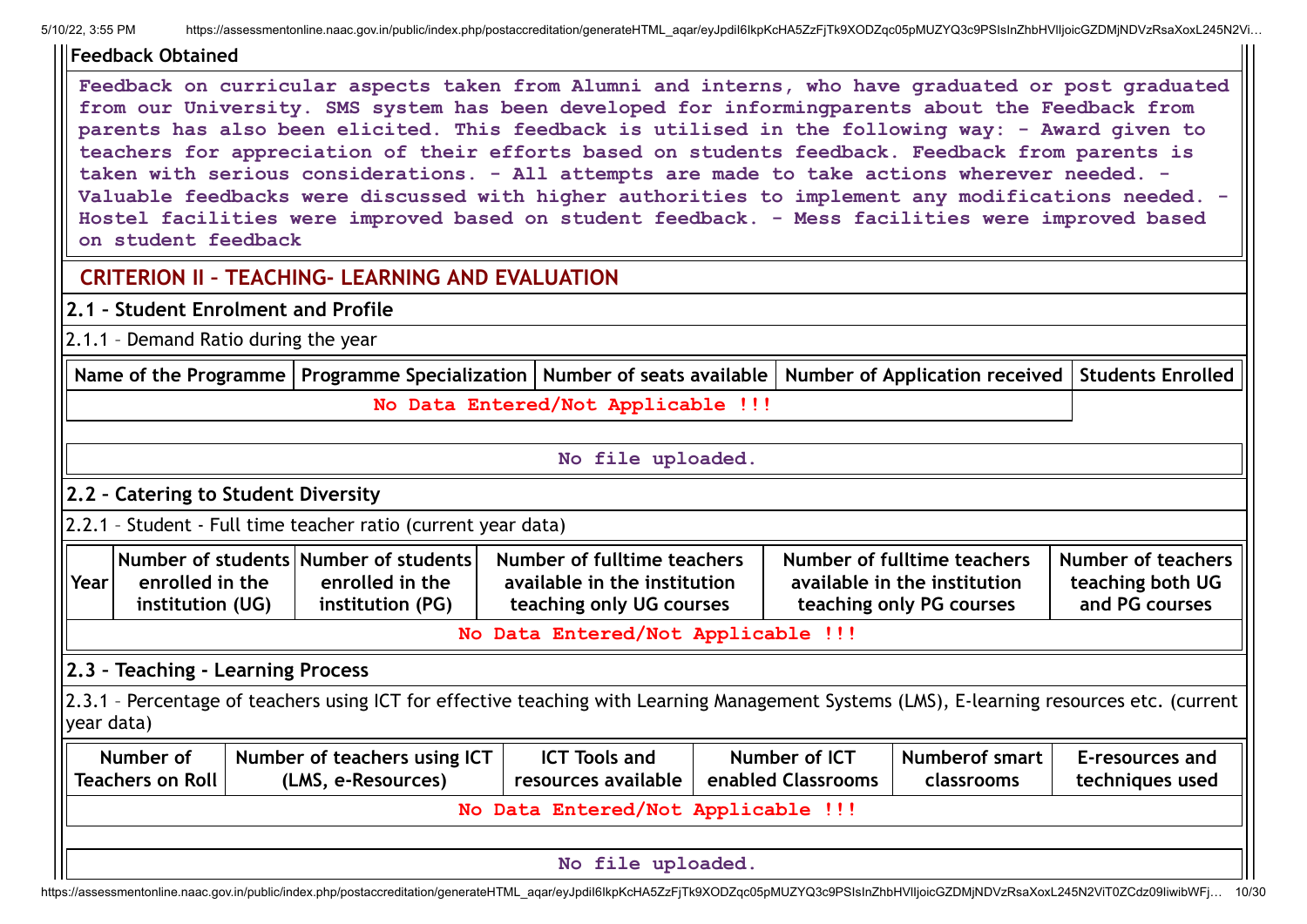| No file uploaded.                                                                                                                                                                                                                                                                                                                                                                                                                                  |                               |                                                                              |  |                                                                                                                                                                                                                                                  |  |     |  |  |  |  |
|----------------------------------------------------------------------------------------------------------------------------------------------------------------------------------------------------------------------------------------------------------------------------------------------------------------------------------------------------------------------------------------------------------------------------------------------------|-------------------------------|------------------------------------------------------------------------------|--|--------------------------------------------------------------------------------------------------------------------------------------------------------------------------------------------------------------------------------------------------|--|-----|--|--|--|--|
| 2.3.2 - Students mentoring system available in the institution? Give details. (maximum 500 words)                                                                                                                                                                                                                                                                                                                                                  |                               |                                                                              |  |                                                                                                                                                                                                                                                  |  |     |  |  |  |  |
| In collaboration with Dean Student Welfare, the process of mentor allocation to each new learner coming to the University was started<br>and has been continuing. The special "Committee to assist students" helps in solving problems of students. Besides, individual counseling<br>by the facilitators to the students is provided as needs arise. A student counselling and guidance cell is also in place to support the<br>mentoring system. |                               |                                                                              |  |                                                                                                                                                                                                                                                  |  |     |  |  |  |  |
| Number of students enrolled in the institution<br>Number of fulltime teachers<br><b>Mentor: Mentee Ratio</b>                                                                                                                                                                                                                                                                                                                                       |                               |                                                                              |  |                                                                                                                                                                                                                                                  |  |     |  |  |  |  |
| 734<br>454                                                                                                                                                                                                                                                                                                                                                                                                                                         |                               |                                                                              |  |                                                                                                                                                                                                                                                  |  | 1:2 |  |  |  |  |
| 2.4 - Teacher Profile and Quality                                                                                                                                                                                                                                                                                                                                                                                                                  |                               |                                                                              |  |                                                                                                                                                                                                                                                  |  |     |  |  |  |  |
| 2.4.1 - Number of full time teachers appointed during the year                                                                                                                                                                                                                                                                                                                                                                                     |                               |                                                                              |  |                                                                                                                                                                                                                                                  |  |     |  |  |  |  |
| No. of sanctioned positions No. of filled positions Vacant positions<br>Positions filled during the current year   No. of faculty with Ph.D                                                                                                                                                                                                                                                                                                        |                               |                                                                              |  |                                                                                                                                                                                                                                                  |  |     |  |  |  |  |
| 654<br>454<br>200<br>$\mathbf{0}$                                                                                                                                                                                                                                                                                                                                                                                                                  |                               |                                                                              |  |                                                                                                                                                                                                                                                  |  | 13  |  |  |  |  |
| 2.4.2 - Honours and recognition received by teachers (received awards, recognition, fellowships at State, National, International level from<br>Government, recognised bodies during the year)                                                                                                                                                                                                                                                     |                               |                                                                              |  |                                                                                                                                                                                                                                                  |  |     |  |  |  |  |
| Name of full time<br>teachers receiving<br>Year<br>awards from state level,<br><b>of</b><br>national level,<br>Award<br>international level                                                                                                                                                                                                                                                                                                        | Designation                   | Name of the award, fellowship, received from Government or recognized bodies |  |                                                                                                                                                                                                                                                  |  |     |  |  |  |  |
| 2017 Dr. M. Kaleem Ahmad                                                                                                                                                                                                                                                                                                                                                                                                                           | <b>Associate</b><br>Professor |                                                                              |  | Prof. Nurul Islam Award for best paper presentation                                                                                                                                                                                              |  |     |  |  |  |  |
| Dr. V.S. Narain,<br>2017<br>Dr. S.K. Dwivedi,<br>Dr. Rishi Sethi                                                                                                                                                                                                                                                                                                                                                                                   | Professor                     | FSCAI, FACC, FICS                                                            |  |                                                                                                                                                                                                                                                  |  |     |  |  |  |  |
| Dr AP Tikku, Dr.<br>Anil Chandra, Dr.<br>2017<br>Anil Chandra, Dr.<br>Promila Verma                                                                                                                                                                                                                                                                                                                                                                | Professor                     |                                                                              |  | Fellowship by Indian society for dental research, Dec. 2016/<br>Award of Honor by IACDE, 2016/ Awarded Fellowship by American<br>Academy of Gold Foil Operators Awarded outstanding achievement<br>award by IACDE, Fellowship by FPFA, Dec. 2016 |  |     |  |  |  |  |
| 2017<br>Dr Ramesh Bharti                                                                                                                                                                                                                                                                                                                                                                                                                           | Professor                     |                                                                              |  | Membership, National Academy of Medical Sciences, 2016                                                                                                                                                                                           |  |     |  |  |  |  |

https://assessmentonline.naac.gov.in/public/index.php/postaccreditation/generateHTML\_aqar/eyJpdiI6IkpKcHA5ZzFjTk9XODZqc05pMUZYQ3c9PSIsInZhbHVIIjoicGZDMjNDVzRsaXoxL245N2ViT0ZCdz09IiwibWFj... 11/30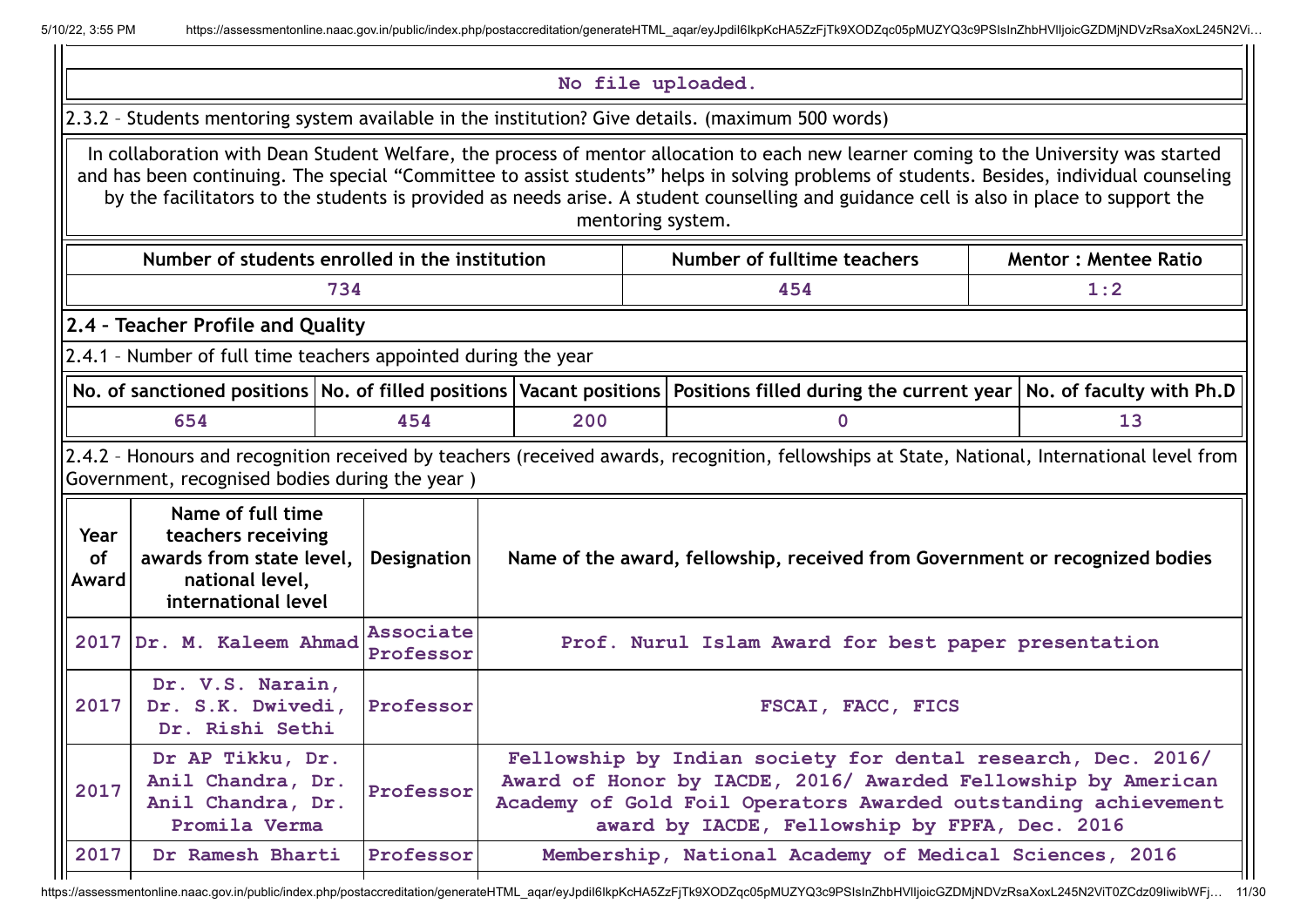| 2017                     | Dr. Anand Kumar<br>Mishra                           |                   | Professor | Senior Surgical travelling fellowship by U.P. chapter of<br>Association of Surgeons of India, Varanasi, U.P., India                                                                                                          |                                                                                                                                                                                                                                                                        |            |  |  |  |
|--------------------------|-----------------------------------------------------|-------------------|-----------|------------------------------------------------------------------------------------------------------------------------------------------------------------------------------------------------------------------------------|------------------------------------------------------------------------------------------------------------------------------------------------------------------------------------------------------------------------------------------------------------------------|------------|--|--|--|
| 2017                     | Prof. Amita Jain                                    |                   | Professor | Prof U C Chaturvedi oration and Life Time achievement award UP<br>chapter of Indian Association of Medical Microbiologist, 2017<br>Certificate of Excellence in Research, King George's Medical<br>University, Lucknow, 2017 |                                                                                                                                                                                                                                                                        |            |  |  |  |
| 2017                     | Dr. Sheetal Verma                                   |                   | Professor |                                                                                                                                                                                                                              | Received Certificate for Appreciation for delivering Public<br>Health Lecture on "Prevention of Infectious Diseases in<br>Developing Countries" under University Outreach Program in KGMU<br>Health Meal-2017 held 14th January, 2017 at KGMU, Lucknow                 |            |  |  |  |
| 2017                     | Dr. Rajesh Verma                                    |                   | Professor |                                                                                                                                                                                                                              | Awarded by honorable Chief Minister of Uttar Pradesh for<br>excellence in patient care and research                                                                                                                                                                    |            |  |  |  |
| 2017                     | Dr. Nand Lal                                        |                   | Professor |                                                                                                                                                                                                                              | FADI Fellowship of Academy Dentistry Intermediate. 2017.<br>Certificate of Appreciation in UP Dental Show 2017 Certificate<br>as Chairperson in International conference LEADCON-2017<br>Certificate of Appreciation in ACBICON- 2017 at KGMU,<br>Lucknow.Commendation |            |  |  |  |
| 2017                     | Dr. Umesh Pratap<br>Verma                           |                   | Professor |                                                                                                                                                                                                                              | FADI Fellowship of Academy Dentistry Intermediate. 2017.                                                                                                                                                                                                               |            |  |  |  |
|                          |                                                     |                   |           | No file uploaded.                                                                                                                                                                                                            |                                                                                                                                                                                                                                                                        |            |  |  |  |
|                          | 2.5 - Evaluation Process and Reforms                |                   |           |                                                                                                                                                                                                                              |                                                                                                                                                                                                                                                                        |            |  |  |  |
|                          |                                                     |                   |           |                                                                                                                                                                                                                              | 2.5.1 - Number of days from the date of semester-end/ year- end examination till the declaration of results during the year                                                                                                                                            |            |  |  |  |
| Programme<br><b>Name</b> | Programme<br>Code                                   | Semester/<br>year |           | Last date of the last semester-end/ year-<br>Date of declaration of results of semester-end/<br>end examination<br>year- end examination                                                                                     |                                                                                                                                                                                                                                                                        |            |  |  |  |
|                          |                                                     |                   |           | No Data Entered/Not Applicable !!!                                                                                                                                                                                           |                                                                                                                                                                                                                                                                        |            |  |  |  |
|                          |                                                     |                   |           | No file uploaded.                                                                                                                                                                                                            |                                                                                                                                                                                                                                                                        |            |  |  |  |
| the year                 |                                                     |                   |           |                                                                                                                                                                                                                              | 2.5.2 - Average percentage of Student complaints/grievances about evaluation against total number appeared in the examinations during                                                                                                                                  |            |  |  |  |
|                          | Number of complaints or grievances about evaluation |                   |           |                                                                                                                                                                                                                              | Total number of students appeared in the examination                                                                                                                                                                                                                   | Percentage |  |  |  |
|                          |                                                     |                   |           |                                                                                                                                                                                                                              | https://assessmentonline.naac.gov.in/public/index.php/postaccreditation/generateHTML_aqar/eyJpdil6lkpKcHA5ZzFjTk9XODZqc05pMUZYQ3c9PSIsInZhbHVIIjoicGZDMjNDVzRsaXoxL245N2ViT0ZCdz09liwibWFj 12/30                                                                       |            |  |  |  |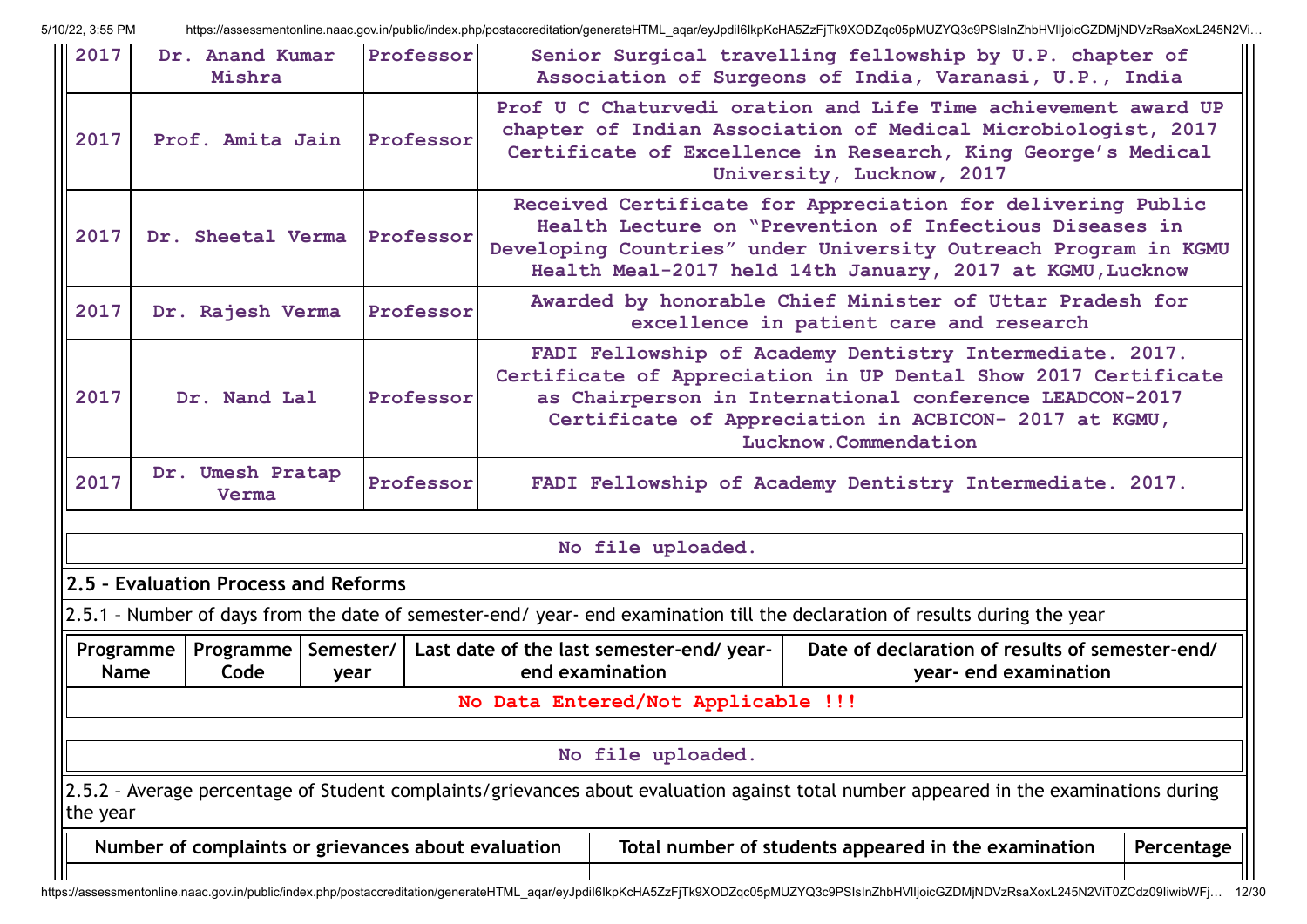| 5/10/22, 3:55 PM                                |  | https://assessmentonline.naac.gov.in/public/index.php/postaccreditation/generateHTML_aqar/eyJpdil6lkpKcHA5ZzFjTk9XODZqc05pMUZYQ3c9PSIsInZhbHVIIjoicGZDMjNDVzRsaXoxL245N2Vi |  |  |     |  |  |  |  |  |  |
|-------------------------------------------------|--|----------------------------------------------------------------------------------------------------------------------------------------------------------------------------|--|--|-----|--|--|--|--|--|--|
|                                                 |  |                                                                                                                                                                            |  |  | 800 |  |  |  |  |  |  |
| 2.6 - Student Performance and Learning Outcomes |  |                                                                                                                                                                            |  |  |     |  |  |  |  |  |  |
| $\mathbf{1}$ $\mathbf{2}$                       |  |                                                                                                                                                                            |  |  |     |  |  |  |  |  |  |

2.6.1 – Program outcomes, program specific outcomes and course outcomes for all programs offered by the institution are stated and displayed in website of the institution (to provide the weblink)

#### **No Data Entered/Not Applicable !!!**

#### 2.6.2 – Pass percentage of students

| Code          | <b>Programme   Programme  </b><br><b>Name</b> | Programme<br>Specialization | Number of students appeared in the<br>final year examination | Number of students passed in final<br>year examination | <b>Pass</b><br>Percentage |
|---------------|-----------------------------------------------|-----------------------------|--------------------------------------------------------------|--------------------------------------------------------|---------------------------|
| <b>MBBS</b>   | <b>MBBS</b>                                   | <b>Nill</b>                 | 255                                                          | 198                                                    | 77.65                     |
| <b>BDS</b>    | <b>BDS</b>                                    | <b>Nill</b>                 | 46                                                           | 37                                                     | 80.43                     |
| <b>MD</b>     | MD                                            | <b>Nill</b>                 | 153                                                          | 147                                                    | 96                        |
| <b>DM</b>     | <b>DM</b>                                     | <b>Nill</b>                 | 37                                                           | 36                                                     | 97                        |
| PG<br>Diploma | PG<br>Diploma                                 | <b>Nill</b>                 | 32                                                           | 27                                                     | 84                        |
| <b>MPhil</b>  | <b>MPhil</b>                                  | <b>Nill</b>                 | 4                                                            | 4                                                      | 100                       |
| Ph.D          | PhD or<br><b>DPhil</b>                        | <b>Nill</b>                 | 16                                                           | 16                                                     | 100                       |
| <b>MDS</b>    | <b>MDS</b>                                    | <b>Nill</b>                 | 27                                                           | 26                                                     | 96                        |

**No file uploaded.**

#### **2.7 – Student Satisfaction Survey**

2.7.1 – Student Satisfaction Survey (SSS) on overall institutional performance (Institution may design the questionnaire) (results and details be provided as weblink)

**No Data Entered/Not Applicable !!!**

## **CRITERION III – RESEARCH, INNOVATIONS AND EXTENSION**

### **3.1 – Promotion of Research and Facilities**

3.1.1 – Teachers awarded National/International fellowship for advanced studies/ research during the year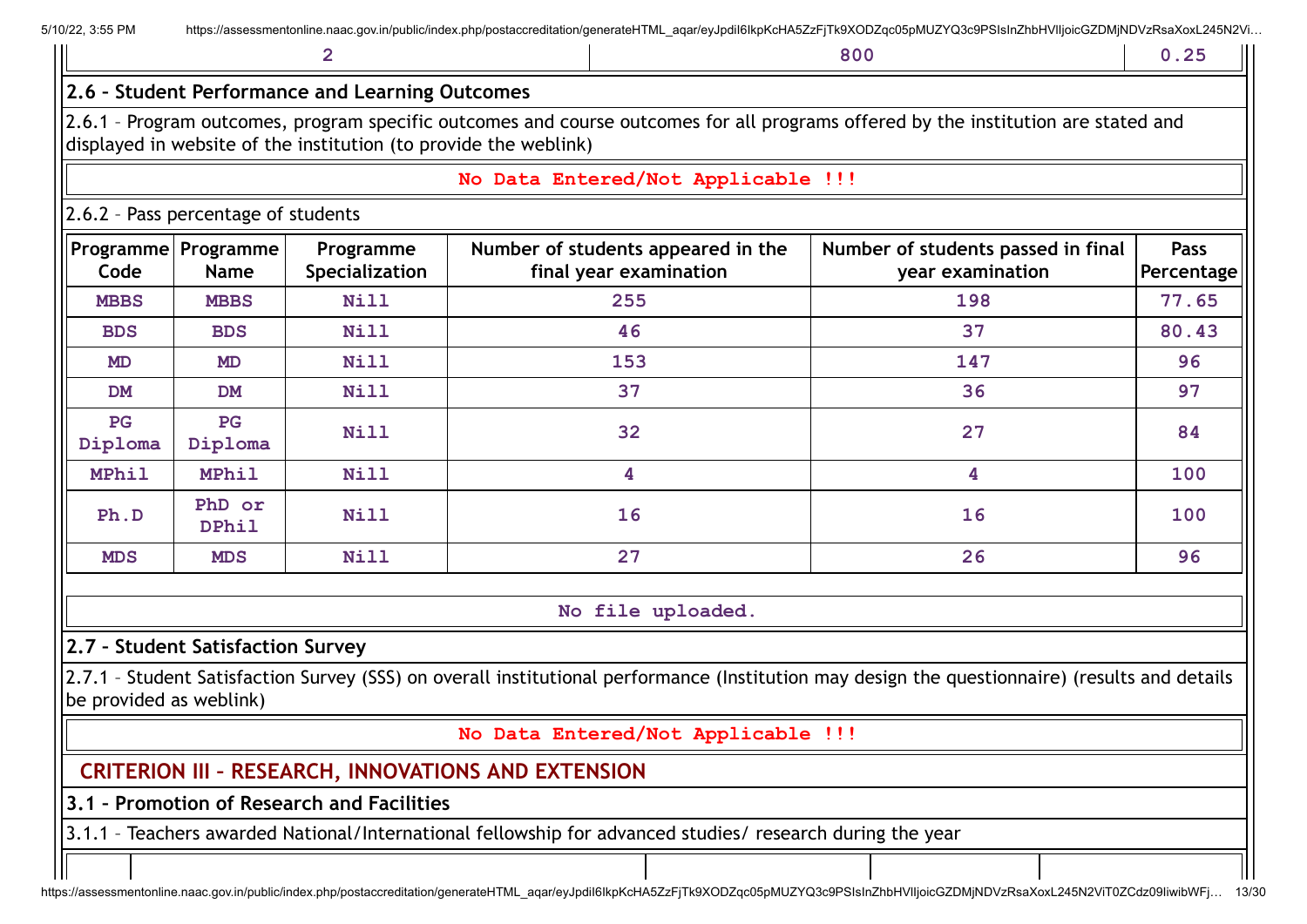| Ш<br>Type | Name of the award<br>Date of award<br>Name of the teacher awarded the fellowship<br>Awarding agency                                    |             |                                                                                                        |  |                               |  |                                 |  |  |  |  |
|-----------|----------------------------------------------------------------------------------------------------------------------------------------|-------------|--------------------------------------------------------------------------------------------------------|--|-------------------------------|--|---------------------------------|--|--|--|--|
|           |                                                                                                                                        |             | No Data Entered/Not Applicable !!!                                                                     |  |                               |  |                                 |  |  |  |  |
|           | No file uploaded.                                                                                                                      |             |                                                                                                        |  |                               |  |                                 |  |  |  |  |
|           |                                                                                                                                        |             |                                                                                                        |  |                               |  |                                 |  |  |  |  |
|           | 3.1.2 - Number of JRFs, SRFs, Post Doctoral Fellows, Research Associates and other fellows in the Institution enrolled during the year |             |                                                                                                        |  |                               |  |                                 |  |  |  |  |
|           |                                                                                                                                        |             | Name of Research fellowship                                                                            |  | Duration of the<br>fellowship |  | <b>Funding Agency</b>           |  |  |  |  |
|           |                                                                                                                                        |             | Emeritus Scientist Fellowship - Dr. Vijay Lakshmi                                                      |  | 1095                          |  | UGC, New Delhi                  |  |  |  |  |
|           |                                                                                                                                        |             | HRD Fellowship - Dr. Tajindra Singh Saluja                                                             |  | 1095                          |  | DHR, New Delhi                  |  |  |  |  |
|           |                                                                                                                                        |             | INSPIRE Fellowship - Ms. Paurabhi Singh                                                                |  | 1095                          |  | DST, New Delhi                  |  |  |  |  |
|           |                                                                                                                                        |             | Junior Research Fellow - Mr. Md. Nawazish                                                              |  | 1825                          |  | CSIR, New Delhi                 |  |  |  |  |
|           |                                                                                                                                        |             | Junior Fesearch Fellow - Mr. Alok Misra                                                                |  | 1825                          |  | UGC, New Delhi                  |  |  |  |  |
|           |                                                                                                                                        |             | Junior Research Fellow - Ms. Seema Singh                                                               |  | 1825                          |  | UGC-Rajiv Gandhi<br>Fellowship  |  |  |  |  |
|           |                                                                                                                                        |             | Junior Research Fellow - Ms. Shweta Maurya                                                             |  | 1825                          |  | UGC, New Delhi                  |  |  |  |  |
|           |                                                                                                                                        |             | Junior Research Fellow - Ms. Shweta Malakar                                                            |  | 1095                          |  | UGC, New Delhi                  |  |  |  |  |
|           |                                                                                                                                        |             | National Postdoctoral Fellowship-Dr. Smriti Chaurasia                                                  |  | 730                           |  | DST, New Delhi                  |  |  |  |  |
|           |                                                                                                                                        | Vishwakarma | National Postdoctoral Fellowship- Dr. Preeti                                                           |  | 730                           |  | DST, New Delhi                  |  |  |  |  |
|           |                                                                                                                                        |             |                                                                                                        |  |                               |  |                                 |  |  |  |  |
|           |                                                                                                                                        |             | No file uploaded.                                                                                      |  |                               |  |                                 |  |  |  |  |
|           | 3.2 - Resource Mobilization for Research                                                                                               |             |                                                                                                        |  |                               |  |                                 |  |  |  |  |
|           |                                                                                                                                        |             | 3.2.1 - Research funds sanctioned and received from various agencies, industry and other organisations |  |                               |  |                                 |  |  |  |  |
|           | Nature of the Project $\vert$ Duration $\vert$                                                                                         |             | Name of the funding agency                                                                             |  | <b>Total grant sanctioned</b> |  | Amount received during the year |  |  |  |  |
|           |                                                                                                                                        |             | No Data Entered/Not Applicable !!!                                                                     |  |                               |  |                                 |  |  |  |  |
|           |                                                                                                                                        |             | No file uploaded.                                                                                      |  |                               |  |                                 |  |  |  |  |
|           | 3.3 - Innovation Ecosystem                                                                                                             |             |                                                                                                        |  |                               |  |                                 |  |  |  |  |
|           |                                                                                                                                        |             |                                                                                                        |  |                               |  |                                 |  |  |  |  |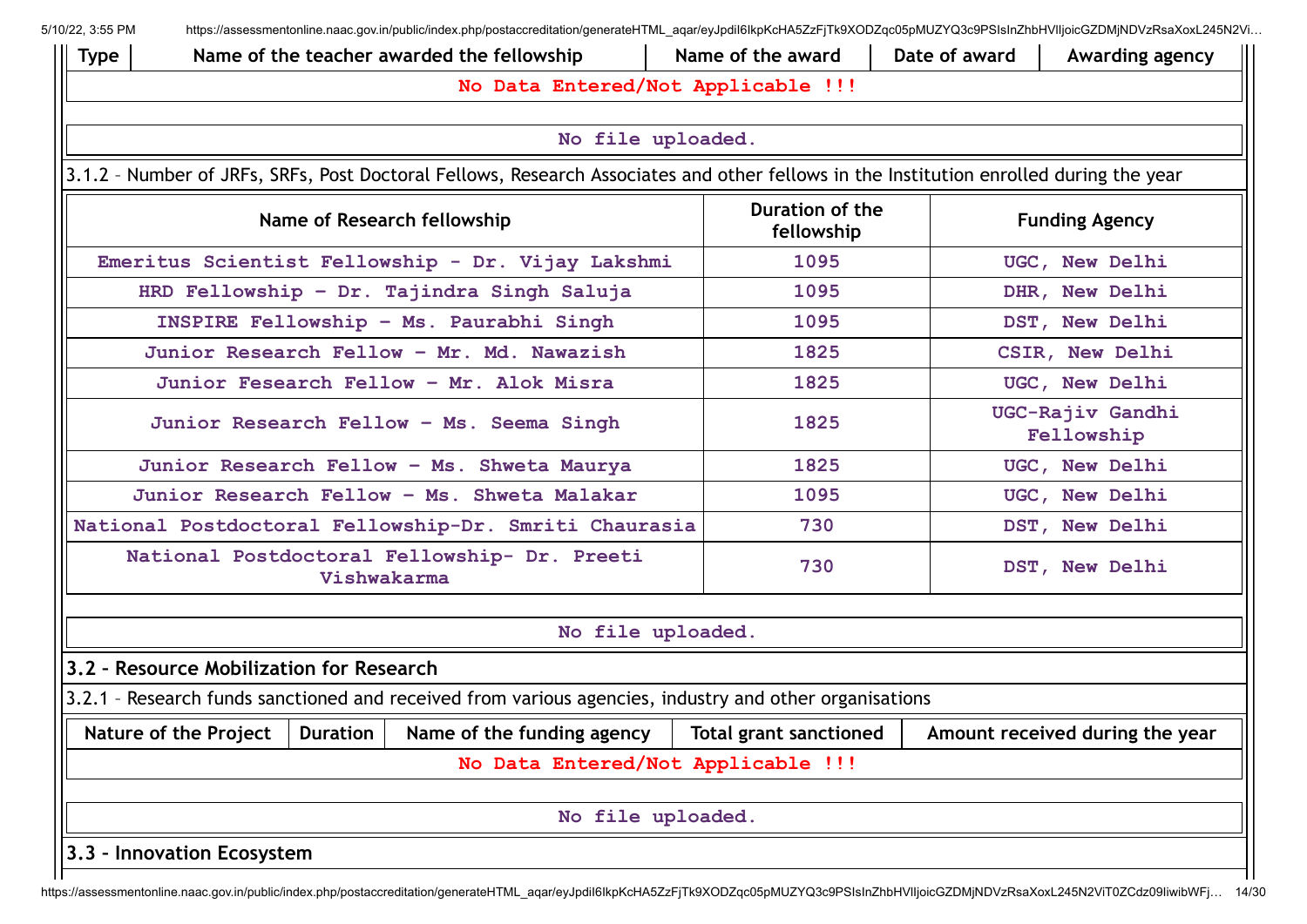| 3.3.1 - Workshops/Seminars Conducted on Intellectual Property Rights (IPR) and Industry-Academia Innovative practices during the year |                     |                                    |                                |                |                             |  |  |
|---------------------------------------------------------------------------------------------------------------------------------------|---------------------|------------------------------------|--------------------------------|----------------|-----------------------------|--|--|
| Title of workshop/seminar                                                                                                             |                     |                                    | Name of the Dept.              |                | <b>Date</b>                 |  |  |
|                                                                                                                                       |                     | No Data Entered/Not Applicable !!! |                                |                |                             |  |  |
|                                                                                                                                       |                     |                                    |                                |                |                             |  |  |
|                                                                                                                                       |                     | No file uploaded.                  |                                |                |                             |  |  |
| 3.3.2 - Awards for Innovation won by Institution/Teachers/Research scholars/Students during the year                                  |                     |                                    |                                |                |                             |  |  |
| Title of the innovation                                                                                                               |                     | <b>Name of Awardee</b>             | <b>Awarding Agency</b>         | Date of award  | Category                    |  |  |
| Dhavendra Kumar Award                                                                                                                 |                     | Dr Harmeet Malhotra                | <b>KGMU</b>                    | 01/03/2018     | Gen                         |  |  |
|                                                                                                                                       |                     | No file uploaded.                  |                                |                |                             |  |  |
| 3.3.3 - No. of Incubation centre created, start-ups incubated on campus during the year                                               |                     |                                    |                                |                |                             |  |  |
| <b>Incubation Center</b><br>Name                                                                                                      | <b>Sponsered By</b> | Name of the Start-up               | <b>Nature of Start-up</b>      |                | <b>Date of Commencement</b> |  |  |
|                                                                                                                                       |                     | No Data Entered/Not Applicable !!! |                                |                |                             |  |  |
|                                                                                                                                       |                     |                                    |                                |                |                             |  |  |
|                                                                                                                                       |                     | No file uploaded.                  |                                |                |                             |  |  |
| 3.4 - Research Publications and Awards                                                                                                |                     |                                    |                                |                |                             |  |  |
| 3.4.1 - Ph. Ds awarded during the year                                                                                                |                     |                                    |                                |                |                             |  |  |
| Name of the Department                                                                                                                |                     |                                    | <b>Number of PhD's Awarded</b> |                |                             |  |  |
| Biochemistry                                                                                                                          |                     |                                    |                                | 3              |                             |  |  |
| Cardiology                                                                                                                            |                     |                                    |                                | 1              |                             |  |  |
| <b>Community Medicine</b>                                                                                                             |                     |                                    | 1                              |                |                             |  |  |
| Geriatric Mental Health                                                                                                               |                     |                                    |                                | 1              |                             |  |  |
| Microbiology                                                                                                                          |                     |                                    | 5                              |                |                             |  |  |
| Neurosurgery                                                                                                                          |                     |                                    | $\overline{2}$                 |                |                             |  |  |
| Orthopeadic Surgery                                                                                                                   |                     |                                    |                                | $\overline{2}$ |                             |  |  |
| Pathology                                                                                                                             |                     |                                    |                                | $\overline{2}$ |                             |  |  |
| Pediatrics                                                                                                                            |                     |                                    |                                | 1              |                             |  |  |
|                                                                                                                                       |                     |                                    |                                |                |                             |  |  |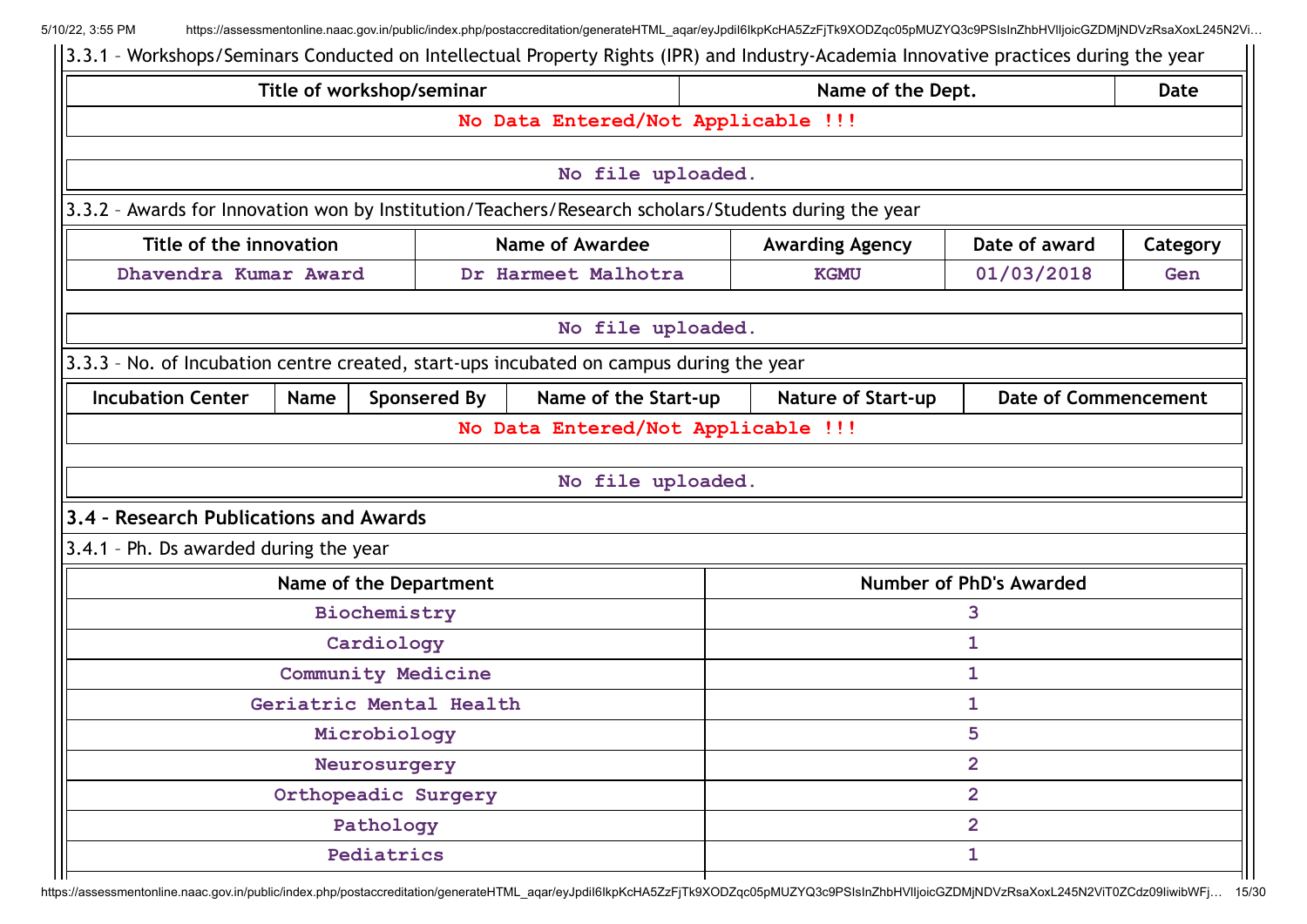|                               |                                                                                                                                                                                                                               | Pharmacology |                                                           |                              |                                    | 3                                                                                                                                    |               |  |  |  |  |  |
|-------------------------------|-------------------------------------------------------------------------------------------------------------------------------------------------------------------------------------------------------------------------------|--------------|-----------------------------------------------------------|------------------------------|------------------------------------|--------------------------------------------------------------------------------------------------------------------------------------|---------------|--|--|--|--|--|
|                               |                                                                                                                                                                                                                               | Physiology   |                                                           |                              |                                    |                                                                                                                                      | 4             |  |  |  |  |  |
|                               |                                                                                                                                                                                                                               | Radiotherapy |                                                           |                              |                                    |                                                                                                                                      | 3             |  |  |  |  |  |
|                               |                                                                                                                                                                                                                               | Neurology    |                                                           |                              |                                    | 1                                                                                                                                    |               |  |  |  |  |  |
|                               |                                                                                                                                                                                                                               | Urology      |                                                           |                              |                                    |                                                                                                                                      | 1             |  |  |  |  |  |
|                               | 3.4.2 - Research Publications in the Journals notified on UGC website during the year                                                                                                                                         |              |                                                           |                              |                                    |                                                                                                                                      |               |  |  |  |  |  |
| <b>Type</b>                   | <b>Department</b>                                                                                                                                                                                                             |              |                                                           | <b>Number of Publication</b> |                                    | Average Impact Factor (if any)                                                                                                       |               |  |  |  |  |  |
|                               | No Data Entered/Not Applicable !!!                                                                                                                                                                                            |              |                                                           |                              |                                    |                                                                                                                                      |               |  |  |  |  |  |
|                               |                                                                                                                                                                                                                               |              |                                                           |                              |                                    |                                                                                                                                      |               |  |  |  |  |  |
|                               |                                                                                                                                                                                                                               |              |                                                           |                              | No file uploaded.                  |                                                                                                                                      |               |  |  |  |  |  |
|                               | 3.4.3 - Books and Chapters in edited Volumes / Books published, and papers in National/International Conference Proceedings per Teacher<br>during the year                                                                    |              |                                                           |                              |                                    |                                                                                                                                      |               |  |  |  |  |  |
|                               | <b>Department</b>                                                                                                                                                                                                             |              |                                                           |                              |                                    | <b>Number of Publication</b>                                                                                                         |               |  |  |  |  |  |
|                               |                                                                                                                                                                                                                               |              |                                                           |                              | No Data Entered/Not Applicable !!! |                                                                                                                                      |               |  |  |  |  |  |
|                               |                                                                                                                                                                                                                               |              |                                                           |                              |                                    |                                                                                                                                      |               |  |  |  |  |  |
|                               |                                                                                                                                                                                                                               |              |                                                           |                              | No file uploaded.                  |                                                                                                                                      |               |  |  |  |  |  |
|                               |                                                                                                                                                                                                                               |              | 3.4.4 - Patents published/awarded/applied during the year |                              |                                    |                                                                                                                                      |               |  |  |  |  |  |
|                               | <b>Patent Details</b>                                                                                                                                                                                                         |              | <b>Patent status</b>                                      |                              |                                    | <b>Patent Number</b>                                                                                                                 | Date of Award |  |  |  |  |  |
|                               |                                                                                                                                                                                                                               |              |                                                           |                              | No Data Entered/Not Applicable !!! |                                                                                                                                      |               |  |  |  |  |  |
|                               |                                                                                                                                                                                                                               |              |                                                           |                              |                                    |                                                                                                                                      |               |  |  |  |  |  |
|                               |                                                                                                                                                                                                                               |              |                                                           |                              | No file uploaded.                  |                                                                                                                                      |               |  |  |  |  |  |
| PubMed/ Indian Citation Index |                                                                                                                                                                                                                               |              |                                                           |                              |                                    | 3.4.5 - Bibliometrics of the publications during the last academic year based on average citation index in Scopus/ Web of Science or |               |  |  |  |  |  |
| Title of the                  | Year of<br>Institutional affiliation as mentioned in   Number of citations excluding<br>Title of<br><b>Citation</b><br>Name of<br><b>Index</b><br><b>Author</b><br>publication<br>the publication<br>self citation<br>journal |              |                                                           |                              |                                    |                                                                                                                                      |               |  |  |  |  |  |
| Paper                         |                                                                                                                                                                                                                               |              |                                                           |                              |                                    |                                                                                                                                      |               |  |  |  |  |  |
|                               |                                                                                                                                                                                                                               |              |                                                           |                              | No Data Entered/Not Applicable !!! |                                                                                                                                      |               |  |  |  |  |  |
|                               |                                                                                                                                                                                                                               |              |                                                           |                              | No file uploaded.                  |                                                                                                                                      |               |  |  |  |  |  |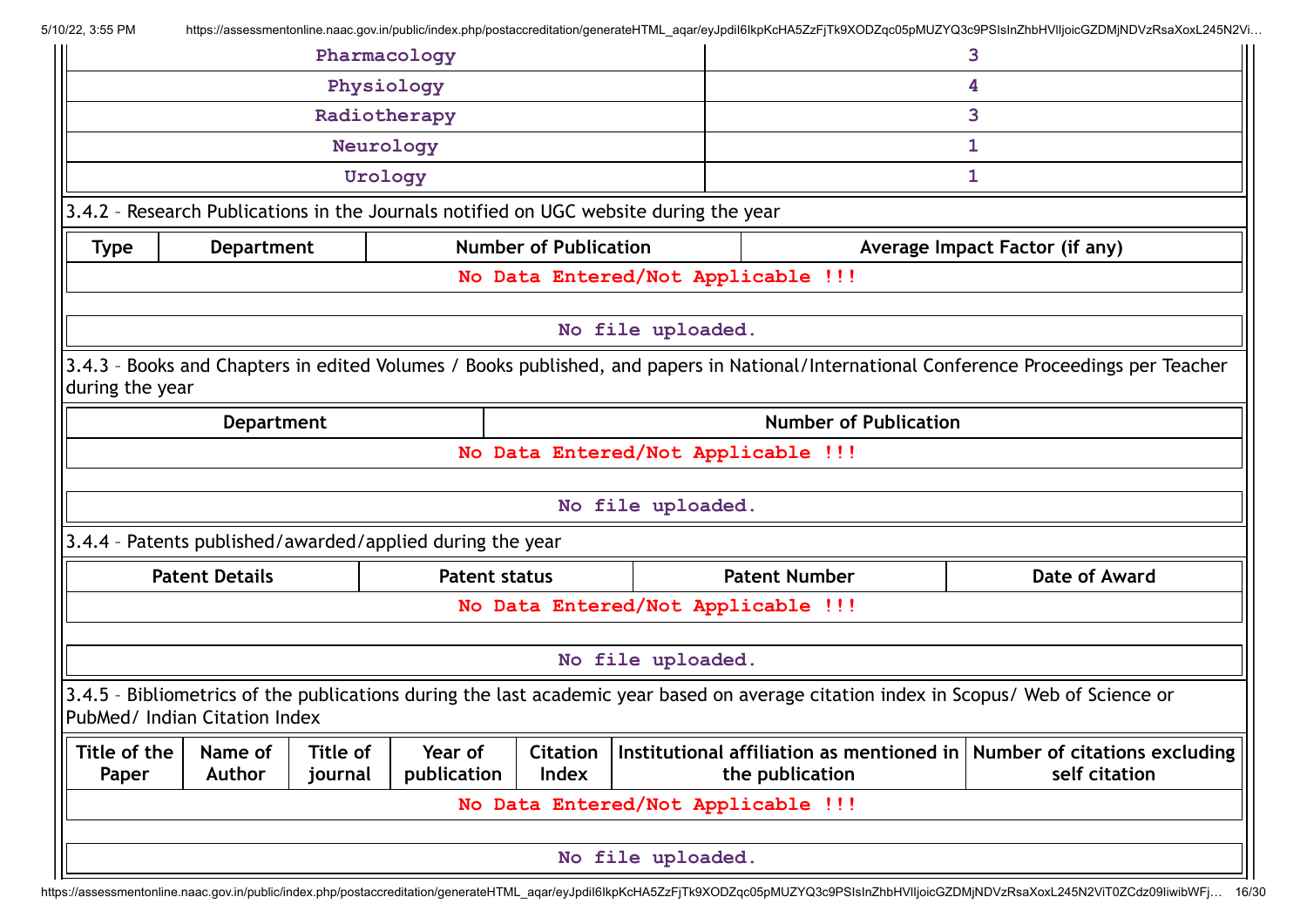| Title of the<br>Paper | Name of<br><b>Author</b>               | <b>Title of</b><br>journal | Year of<br>publication  index                                                                | $h-$ | Number of citations excluding<br>self citation                                       |                                        | Institutional affiliation as mentioned in<br>the publication |                                         |                       |  |
|-----------------------|----------------------------------------|----------------------------|----------------------------------------------------------------------------------------------|------|--------------------------------------------------------------------------------------|----------------------------------------|--------------------------------------------------------------|-----------------------------------------|-----------------------|--|
|                       |                                        |                            |                                                                                              |      | No Data Entered/Not Applicable !!!                                                   |                                        |                                                              |                                         |                       |  |
|                       |                                        |                            |                                                                                              |      | No file uploaded.                                                                    |                                        |                                                              |                                         |                       |  |
|                       |                                        |                            |                                                                                              |      | 3.4.7 - Faculty participation in Seminars/Conferences and Symposia during the year   |                                        |                                                              |                                         |                       |  |
|                       |                                        | <b>Number of Faculty</b>   |                                                                                              |      |                                                                                      | International                          | <b>National</b>                                              | <b>State</b>                            | Local                 |  |
|                       |                                        |                            | Attended/Seminars/Workshops                                                                  |      |                                                                                      | 389                                    | 412                                                          | 432                                     | 455                   |  |
|                       |                                        | Presented papers           |                                                                                              |      |                                                                                      | 180                                    | 265                                                          | 312                                     | 432                   |  |
|                       |                                        | Resource persons           |                                                                                              |      |                                                                                      | 56                                     | 132                                                          | 289                                     | 356                   |  |
| 3.5 - Consultancy     | Name of the Consultan(s)<br>department |                            | 3.5.1 - Revenue generated from Consultancy during the year<br>Name of consultancy<br>project |      |                                                                                      | <b>Consulting/Sponsoring</b><br>Agency |                                                              | Revenue generated (amount in<br>rupees) |                       |  |
|                       |                                        |                            |                                                                                              |      | No Data Entered/Not Applicable !!!<br>No file uploaded.                              |                                        |                                                              |                                         |                       |  |
|                       |                                        |                            |                                                                                              |      | 3.5.2 - Revenue generated from Corporate Training by the institution during the year |                                        |                                                              |                                         |                       |  |
|                       | Name of the Consultan(s)<br>department |                            | Title of the<br>programme                                                                    |      | Agency seeking /<br>training                                                         |                                        | Revenue generated (amount in<br>rupees)                      |                                         | Number of<br>trainees |  |
|                       |                                        |                            |                                                                                              |      | No Data Entered/Not Applicable !!!                                                   |                                        |                                                              |                                         |                       |  |
|                       |                                        |                            |                                                                                              |      | No file uploaded.                                                                    |                                        |                                                              |                                         |                       |  |
|                       |                                        |                            |                                                                                              |      |                                                                                      |                                        |                                                              |                                         |                       |  |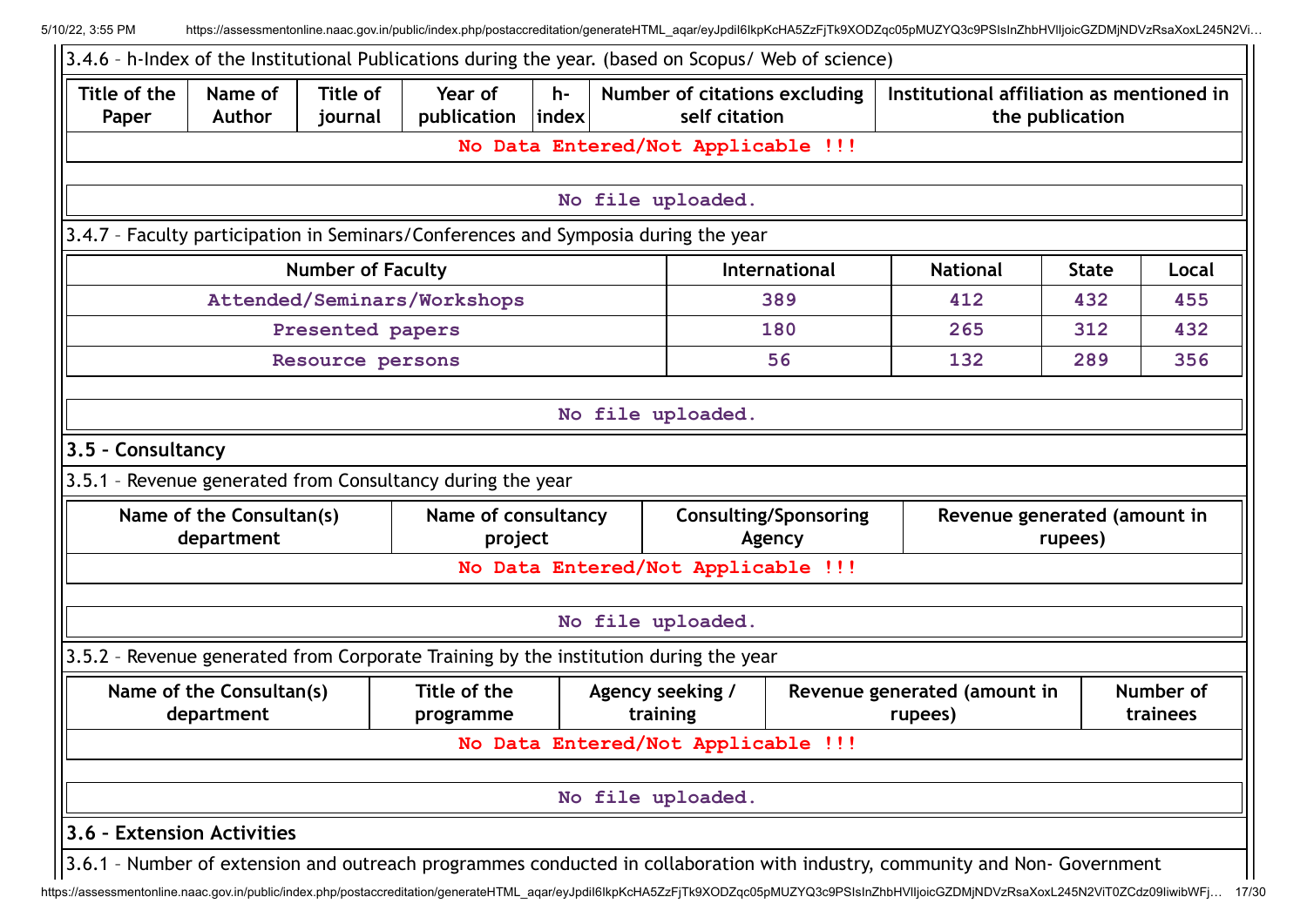| Title of the<br>activities                                                                          |                                                                      | Organising unit/agency/<br>collaborating agency |                                       | Number of teachers participated in<br>such activities                                                                                  |                 | Number of students participated in<br>such activities |                 |  |
|-----------------------------------------------------------------------------------------------------|----------------------------------------------------------------------|-------------------------------------------------|---------------------------------------|----------------------------------------------------------------------------------------------------------------------------------------|-----------------|-------------------------------------------------------|-----------------|--|
|                                                                                                     |                                                                      |                                                 |                                       | No Data Entered/Not Applicable !!!                                                                                                     |                 |                                                       |                 |  |
|                                                                                                     |                                                                      |                                                 |                                       | No file uploaded.                                                                                                                      |                 |                                                       |                 |  |
|                                                                                                     |                                                                      |                                                 |                                       | 3.6.2 - Awards and recognition received for extension activities from Government and other recognized bodies during the year           |                 |                                                       |                 |  |
| Award/Recognition<br>Number of students Benefited<br>Name of the activity<br><b>Awarding Bodies</b> |                                                                      |                                                 |                                       |                                                                                                                                        |                 |                                                       |                 |  |
|                                                                                                     |                                                                      |                                                 |                                       | No Data Entered/Not Applicable !!!                                                                                                     |                 |                                                       |                 |  |
|                                                                                                     |                                                                      |                                                 |                                       | No file uploaded.                                                                                                                      |                 |                                                       |                 |  |
|                                                                                                     |                                                                      |                                                 |                                       |                                                                                                                                        |                 |                                                       |                 |  |
|                                                                                                     | as Swachh Bharat, Aids Awareness, Gender Issue, etc. during the year |                                                 |                                       | 3.6.3 - Students participating in extension activities with Government Organisations, Non-Government Organisations and programmes such |                 |                                                       |                 |  |
| Name of the<br>scheme                                                                               | Organising<br>unit/Agency/collaborating<br>agency                    |                                                 | Name of the<br>activity               | Number of teachers participated<br>Number of students participated in<br>in such activites<br>such activites                           |                 |                                                       |                 |  |
|                                                                                                     |                                                                      |                                                 |                                       | No Data Entered/Not Applicable !!!                                                                                                     |                 |                                                       |                 |  |
|                                                                                                     |                                                                      |                                                 |                                       | No file uploaded.                                                                                                                      |                 |                                                       |                 |  |
| 3.7 - Collaborations                                                                                |                                                                      |                                                 |                                       |                                                                                                                                        |                 |                                                       |                 |  |
|                                                                                                     |                                                                      |                                                 |                                       | 3.7.1 - Number of Collaborative activities for research, faculty exchange, student exchange during the year                            |                 |                                                       |                 |  |
|                                                                                                     | Nature of activity                                                   |                                                 | Participant                           | Source of financial support                                                                                                            |                 |                                                       | <b>Duration</b> |  |
|                                                                                                     | Exchange of students                                                 |                                                 | 12                                    |                                                                                                                                        | Texas tech Univ |                                                       | 30              |  |
|                                                                                                     | Exchange of students                                                 |                                                 | 02                                    |                                                                                                                                        | Sydney          |                                                       | 14              |  |
|                                                                                                     | Exchange of students                                                 |                                                 | 04                                    |                                                                                                                                        | UK              |                                                       | 10              |  |
|                                                                                                     | Exchange of students                                                 |                                                 | 03                                    |                                                                                                                                        | <b>USA</b>      |                                                       | $\overline{7}$  |  |
|                                                                                                     | Exchange of Faculty                                                  |                                                 | 02<br>Cardiff Metropolitan University |                                                                                                                                        |                 |                                                       | 7 <sup>1</sup>  |  |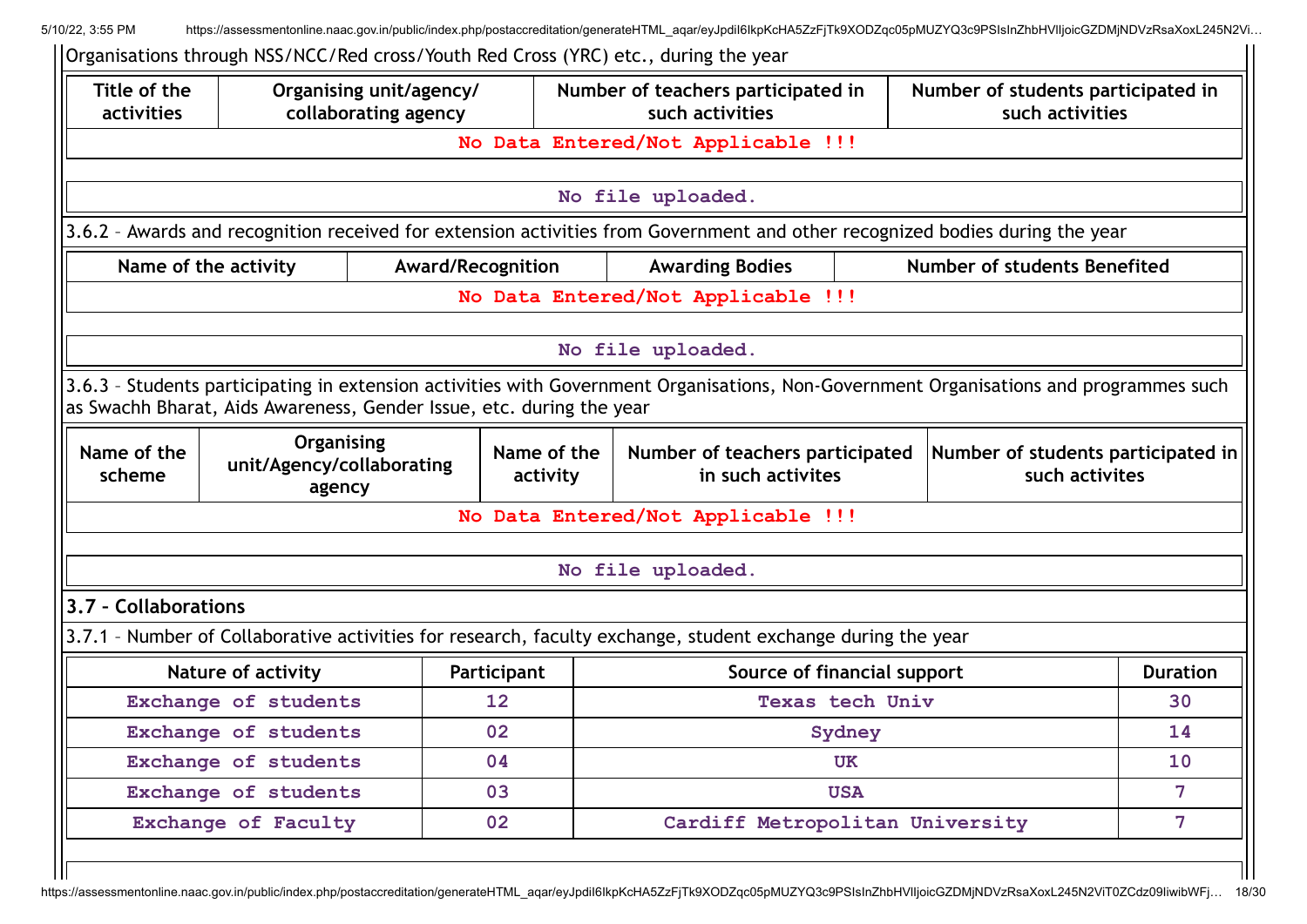**No file uploaded.**

3.7.2 - Linkages with institutions/industries for internship, on-the- job training, project work, sharing of research facilities etc. during the year **Nature of linkage Title of the linkage Name of the partnering institution/ industry /research lab with contact details Duration From Duration To Participant Collaborative Research project UKIERI Cardiff Metropolitan University 01/01/2017 31/12/2018 4 from UK 4 from KGMU No file uploaded.**

3.7.3 – MoUs signed with institutions of national, international importance, other universities, industries, corporate houses etc. during the year

**Organisation** | Date of MoU signed | Purpose/Activities | Number of students/teachers participated under MoUs

| No Data Entered/Not Applicable !!!                          |
|-------------------------------------------------------------|
|                                                             |
| No file uploaded.                                           |
| <b>CRITERION IV - INFRASTRUCTURE AND LEARNING RESOURCES</b> |

4.1.1 – Budget allocation, excluding salary for infrastructure augmentation during the year

**Budget allocated for infrastructure augmentation Budget utilized for infrastructure development**

**No Data Entered/Not Applicable !!!**

4.1.2 – Details of augmentation in infrastructure facilities during the year

| <b>Facilities</b>                    | <b>Existing or Newly Added</b> |
|--------------------------------------|--------------------------------|
| Campus Area                          | Existing                       |
|                                      | No file uploaded.              |
| 4.2 - Library as a Learning Resource |                                |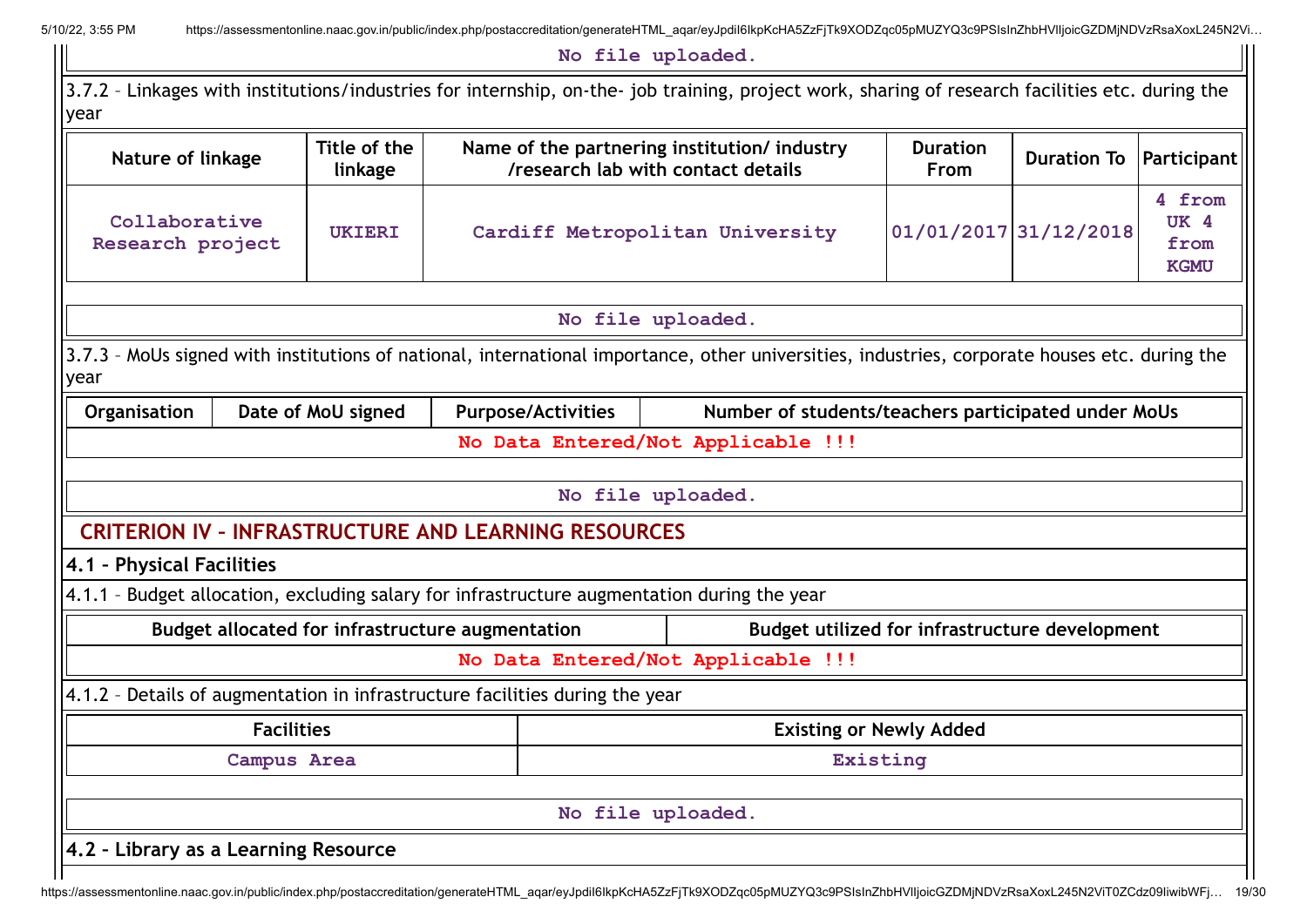|                          | Name of the ILMS software                  |                             |             |                            | Nature of automation (fully or patially)                                                                                                                                                                                                                  |              | <b>Version</b>       | Year of automation |                                           |                             |  |  |
|--------------------------|--------------------------------------------|-----------------------------|-------------|----------------------------|-----------------------------------------------------------------------------------------------------------------------------------------------------------------------------------------------------------------------------------------------------------|--------------|----------------------|--------------------|-------------------------------------------|-----------------------------|--|--|
|                          | <b>KOHA</b>                                |                             |             |                            | Partially<br>3.22.12.000                                                                                                                                                                                                                                  |              |                      | 2012               |                                           |                             |  |  |
| 4.2.2 - Library Services |                                            |                             |             |                            |                                                                                                                                                                                                                                                           |              |                      |                    |                                           |                             |  |  |
|                          |                                            | <b>Library Service Type</b> |             |                            | <b>Existing</b>                                                                                                                                                                                                                                           |              | <b>Newly Added</b>   |                    | <b>Total</b>                              |                             |  |  |
|                          |                                            |                             |             |                            | No Data Entered/Not Applicable !!!                                                                                                                                                                                                                        |              |                      |                    |                                           |                             |  |  |
|                          |                                            |                             |             |                            | No file uploaded.                                                                                                                                                                                                                                         |              |                      |                    |                                           |                             |  |  |
|                          |                                            |                             |             |                            | 4.2.3 - E-content developed by teachers such as: e-PG- Pathshala, CEC (under e-PG- Pathshala CEC (Under Graduate) SWAYAM other MOOCs<br>platform NPTEL/NMEICT/any other Government initiatives & amp; institutional (Learning Management System (LMS) etc |              |                      |                    |                                           |                             |  |  |
| Name of the Teacher      |                                            | Name of the Module          |             |                            | Platform on which module is developed                                                                                                                                                                                                                     |              |                      |                    |                                           | Date of launching e-content |  |  |
| Dr Diwaker Dalela        |                                            | Surgical procedures         |             |                            | You tube                                                                                                                                                                                                                                                  |              |                      |                    | 31/12/2018                                |                             |  |  |
|                          |                                            |                             |             |                            |                                                                                                                                                                                                                                                           |              |                      |                    |                                           |                             |  |  |
|                          |                                            |                             |             |                            |                                                                                                                                                                                                                                                           |              |                      |                    |                                           |                             |  |  |
|                          |                                            |                             |             |                            | No file uploaded.                                                                                                                                                                                                                                         |              |                      |                    |                                           |                             |  |  |
|                          |                                            |                             |             |                            |                                                                                                                                                                                                                                                           |              |                      |                    |                                           |                             |  |  |
| 4.3 - IT Infrastructure  | 4.3.1 - Technology Upgradation (overall)   |                             |             |                            |                                                                                                                                                                                                                                                           |              |                      |                    |                                           |                             |  |  |
| <b>Type</b>              | <b>Total</b><br><b>Computers</b>           | Computer<br>Lab             | Internet    | <b>Browsing</b><br>centers | Computer<br><b>Centers</b>                                                                                                                                                                                                                                |              | Office   Departments |                    | <b>Available Bandwidth</b><br>(MBPS/GBPS) | <b>Others</b>               |  |  |
|                          | 1700                                       | 1                           | 1700        | $\mathbf{0}$               | 50                                                                                                                                                                                                                                                        | $\mathbf 0$  | 2000                 |                    | 100                                       |                             |  |  |
| <b>Added</b>             | 0                                          | $\mathbf 0$                 | $\mathbf 0$ | $\mathbf{0}$               | $\mathbf{0}$                                                                                                                                                                                                                                              | $\mathbf{0}$ | $\mathbf{O}$         |                    | $\mathbf 0$                               | $\mathbf 0$                 |  |  |
| Total                    | 1700                                       | 1                           | 1700        | $\boldsymbol{0}$           | 50                                                                                                                                                                                                                                                        | $\mathbf 0$  | 2000                 |                    | 100                                       |                             |  |  |
| Existing                 |                                            |                             |             |                            | 4.3.2 - Bandwidth available of internet connection in the Institution (Leased line)                                                                                                                                                                       |              |                      |                    |                                           |                             |  |  |
|                          |                                            |                             |             |                            | 100 MBPS/ GBPS                                                                                                                                                                                                                                            |              |                      |                    |                                           | 50<br>50                    |  |  |
|                          | 4.3.3 - Facility for e-content             |                             |             |                            |                                                                                                                                                                                                                                                           |              |                      |                    |                                           |                             |  |  |
|                          | Name of the e-content development facility |                             |             |                            | Provide the link of the videos and media centre and recording facility                                                                                                                                                                                    |              |                      |                    |                                           |                             |  |  |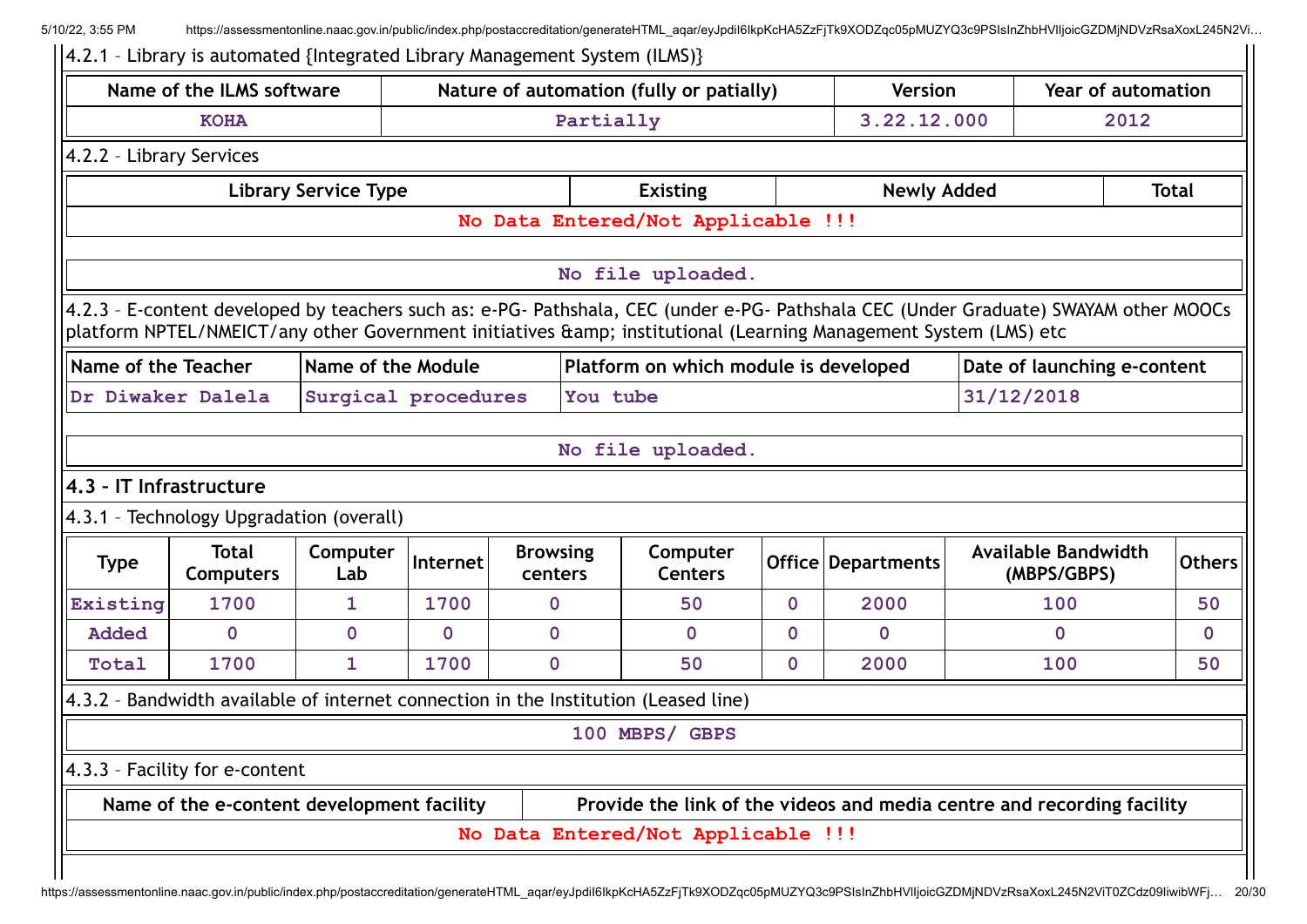|      |                                                  | 4.4 - Maintenance of Campus Infrastructure                                                                                                                                                                                                                            |                                    |                                                                 |                                                           |                         |                                  |
|------|--------------------------------------------------|-----------------------------------------------------------------------------------------------------------------------------------------------------------------------------------------------------------------------------------------------------------------------|------------------------------------|-----------------------------------------------------------------|-----------------------------------------------------------|-------------------------|----------------------------------|
| year |                                                  | 4.4.1 - Expenditure incurred on maintenance of physical facilities and academic support facilities, excluding salary component, during the                                                                                                                            |                                    |                                                                 |                                                           |                         |                                  |
|      | <b>Assigned Budget on</b><br>academic facilities | Expenditure incurred on maintenance<br>of academic facilities                                                                                                                                                                                                         |                                    | Assigned budget on<br>physical facilities                       | Expenditure incurredon maintenance                        | of physical facilites   |                                  |
|      |                                                  |                                                                                                                                                                                                                                                                       | No Data Entered/Not Applicable !!! |                                                                 |                                                           |                         |                                  |
|      |                                                  | 4.4.2 - Procedures and policies for maintaining and utilizing physical, academic and support facilities - laboratory, library, sports complex,<br>computers, classrooms etc. (maximum 500 words) (information to be available in institutional Website, provide link) |                                    |                                                                 |                                                           |                         |                                  |
|      |                                                  |                                                                                                                                                                                                                                                                       | Nill                               |                                                                 |                                                           |                         |                                  |
|      |                                                  |                                                                                                                                                                                                                                                                       | http://www.kgmu.org                |                                                                 |                                                           |                         |                                  |
|      |                                                  | <b>CRITERION V - STUDENT SUPPORT AND PROGRESSION</b>                                                                                                                                                                                                                  |                                    |                                                                 |                                                           |                         |                                  |
|      | 5.1 - Student Support                            |                                                                                                                                                                                                                                                                       |                                    |                                                                 |                                                           |                         |                                  |
|      |                                                  | 5.1.1 - Scholarships and Financial Support                                                                                                                                                                                                                            |                                    |                                                                 |                                                           |                         |                                  |
|      |                                                  | Name/Title of the scheme                                                                                                                                                                                                                                              |                                    | Number of students                                              |                                                           | <b>Amount in Rupees</b> |                                  |
|      |                                                  |                                                                                                                                                                                                                                                                       | No Data Entered/Not Applicable !!! |                                                                 |                                                           |                         |                                  |
|      |                                                  |                                                                                                                                                                                                                                                                       | No file uploaded.                  |                                                                 |                                                           |                         |                                  |
|      |                                                  | 5.1.2 - Number of capability enhancement and development schemes such as Soft skill development, Remedial coaching, Language lab,<br>Bridge courses, Yoga, Meditation, Personal Counselling and Mentoring etc.,                                                       |                                    |                                                                 |                                                           |                         |                                  |
|      |                                                  | Name of the capability enhancement scheme                                                                                                                                                                                                                             | Date of implemetation              |                                                                 | Number of students enrolled                               |                         | Agencies involved                |
|      |                                                  | <b>ATCOM</b>                                                                                                                                                                                                                                                          | 31/12/2018                         |                                                                 | 300                                                       |                         | <b>KGMU</b>                      |
|      |                                                  |                                                                                                                                                                                                                                                                       |                                    |                                                                 |                                                           |                         |                                  |
|      |                                                  |                                                                                                                                                                                                                                                                       | <b>View File</b>                   |                                                                 |                                                           |                         |                                  |
|      |                                                  | 5.1.3 - Students benefited by guidance for competitive examinations and career counselling offered by the institution during the year                                                                                                                                 |                                    |                                                                 |                                                           |                         |                                  |
| Year | Name of the<br>scheme                            | Number of benefited students<br>for competitive examination                                                                                                                                                                                                           |                                    | Number of benefited students<br>by career counseling activities | Number of students who<br>have passedin the comp.<br>exam |                         | Number of<br>studentsp<br>placed |
|      | 2017 Counselling                                 | 250                                                                                                                                                                                                                                                                   |                                    | 250                                                             | 110                                                       |                         | 160                              |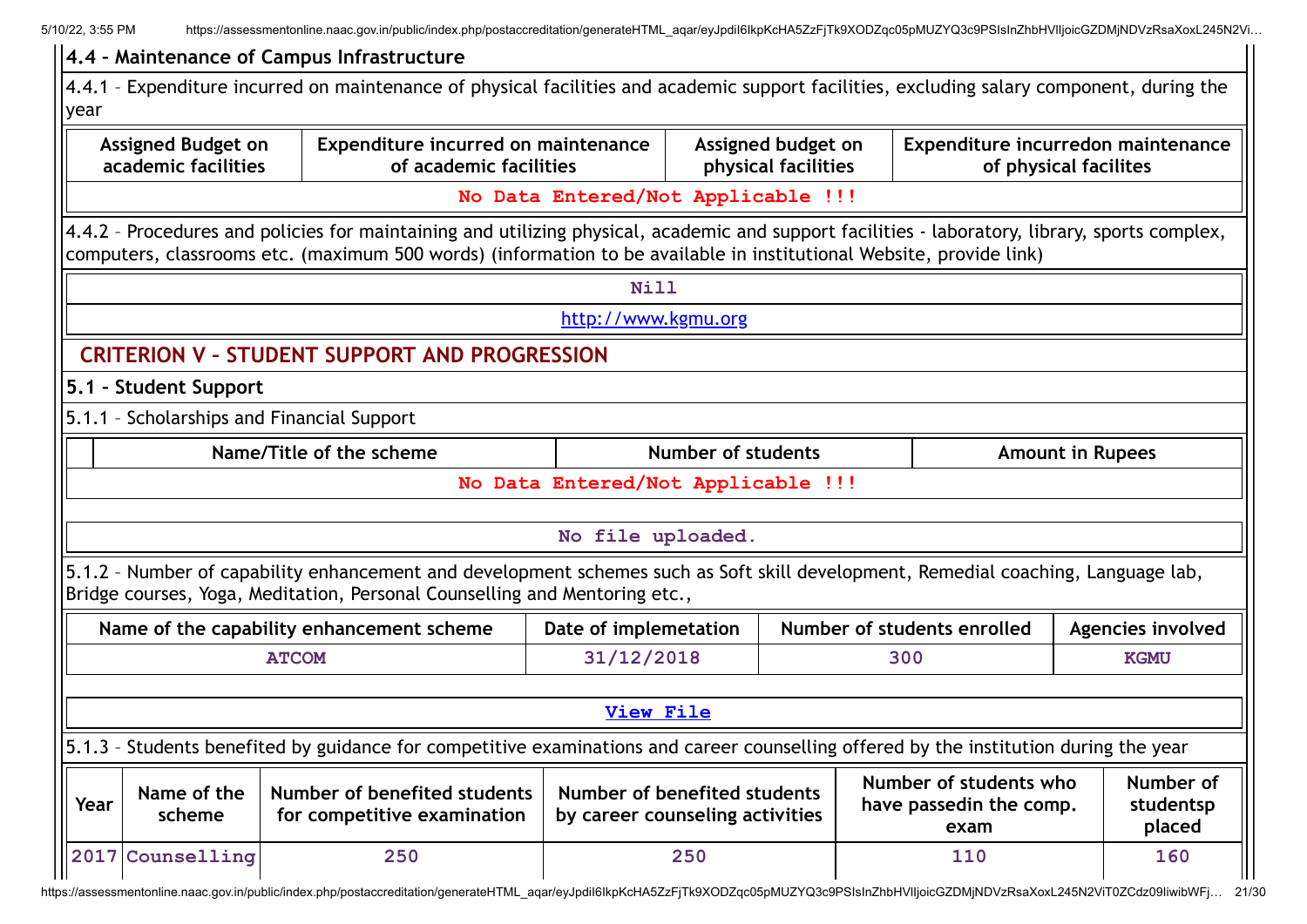|  | 5/10/22, 3:55 PM |  |
|--|------------------|--|
|  |                  |  |

| 5/10/22, 3:55 PM |                                                                                                                                                                                        |  |                   |                   |  |                                |                                        |                                         | https://assessmentonline.naac.gov.in/public/index.php/postaccreditation/generateHTML_aqar/eyJpdil6lkpKcHA5ZzFjTk9XODZqc05pMUZYQ3c9PSIsInZhbHVIIjoicGZDMjNDVzRsaXoxL245N2Vi |  |                                     |  |
|------------------|----------------------------------------------------------------------------------------------------------------------------------------------------------------------------------------|--|-------------------|-------------------|--|--------------------------------|----------------------------------------|-----------------------------------------|----------------------------------------------------------------------------------------------------------------------------------------------------------------------------|--|-------------------------------------|--|
|                  | <b>Cell</b>                                                                                                                                                                            |  |                   |                   |  |                                |                                        |                                         |                                                                                                                                                                            |  |                                     |  |
|                  |                                                                                                                                                                                        |  |                   |                   |  |                                | <b>View File</b>                       |                                         |                                                                                                                                                                            |  |                                     |  |
|                  | during the year                                                                                                                                                                        |  |                   |                   |  |                                |                                        |                                         | 5.1.4 - Institutional mechanism for transparency, timely redressal of student grievances, Prevention of sexual harassment and ragging cases                                |  |                                     |  |
|                  | <b>Total grievances received</b>                                                                                                                                                       |  |                   |                   |  | Number of grievances redressed |                                        |                                         | Avg. number of days for grievance redressal                                                                                                                                |  |                                     |  |
| 32<br>32<br>21   |                                                                                                                                                                                        |  |                   |                   |  |                                |                                        |                                         |                                                                                                                                                                            |  |                                     |  |
|                  | 5.2 - Student Progression                                                                                                                                                              |  |                   |                   |  |                                |                                        |                                         |                                                                                                                                                                            |  |                                     |  |
|                  | 5.2.1 - Details of campus placement during the year                                                                                                                                    |  |                   |                   |  |                                |                                        |                                         |                                                                                                                                                                            |  |                                     |  |
|                  |                                                                                                                                                                                        |  | On campus         |                   |  |                                |                                        |                                         | Off campus                                                                                                                                                                 |  |                                     |  |
|                  | <b>Nameof</b><br><b>Number of students</b><br>organizations visited<br>participated                                                                                                    |  |                   |                   |  | Number of<br>stduents placed   | <b>Nameof</b><br>organizations visited |                                         | <b>Number of students</b><br>participated                                                                                                                                  |  | <b>Number of stduents</b><br>placed |  |
|                  | Nill<br><b>NA</b>                                                                                                                                                                      |  |                   |                   |  | Nill                           | Nill                                   |                                         | Nill                                                                                                                                                                       |  | <b>Nill</b>                         |  |
|                  |                                                                                                                                                                                        |  |                   |                   |  | No file uploaded.              |                                        |                                         |                                                                                                                                                                            |  |                                     |  |
|                  | 5.2.2 - Student progression to higher education in percentage during the year                                                                                                          |  |                   |                   |  |                                |                                        |                                         |                                                                                                                                                                            |  |                                     |  |
| Year             | Number of students   Programme   Depratment  <br>enrolling into<br>higher education                                                                                                    |  | graduated<br>from | graduated<br>from |  |                                |                                        | Name of institution joined              |                                                                                                                                                                            |  | Name of<br>programme<br>admitted to |  |
| 2017             | 17                                                                                                                                                                                     |  | <b>KGMU</b>       |                   |  |                                |                                        |                                         | Maulana Azad, KGMU, BHU, RUHS Jaipur, Subharti<br>Dentistry dental college, Meerut, GDC Simla, AIIMS Delhi,<br>SDC Jaipur, PGI Chandigarh                                  |  | Postgraduate<br><b>Courses</b>      |  |
|                  |                                                                                                                                                                                        |  |                   |                   |  |                                | <b>View File</b>                       |                                         |                                                                                                                                                                            |  |                                     |  |
|                  | 5.2.3 - Students qualifying in state/ national/ international level examinations during the year<br>(eg:NET/SET/SLET/GATE/GMAT/CAT/GRE/TOFEL/Civil Services/State Government Services) |  |                   |                   |  |                                |                                        |                                         |                                                                                                                                                                            |  |                                     |  |
|                  | <b>Items</b>                                                                                                                                                                           |  |                   |                   |  |                                |                                        | Number of students selected/ qualifying |                                                                                                                                                                            |  |                                     |  |
|                  | <b>GRE</b>                                                                                                                                                                             |  |                   |                   |  |                                |                                        | 5                                       |                                                                                                                                                                            |  |                                     |  |
|                  | <b>TOFEL</b>                                                                                                                                                                           |  |                   |                   |  |                                |                                        | 5                                       |                                                                                                                                                                            |  |                                     |  |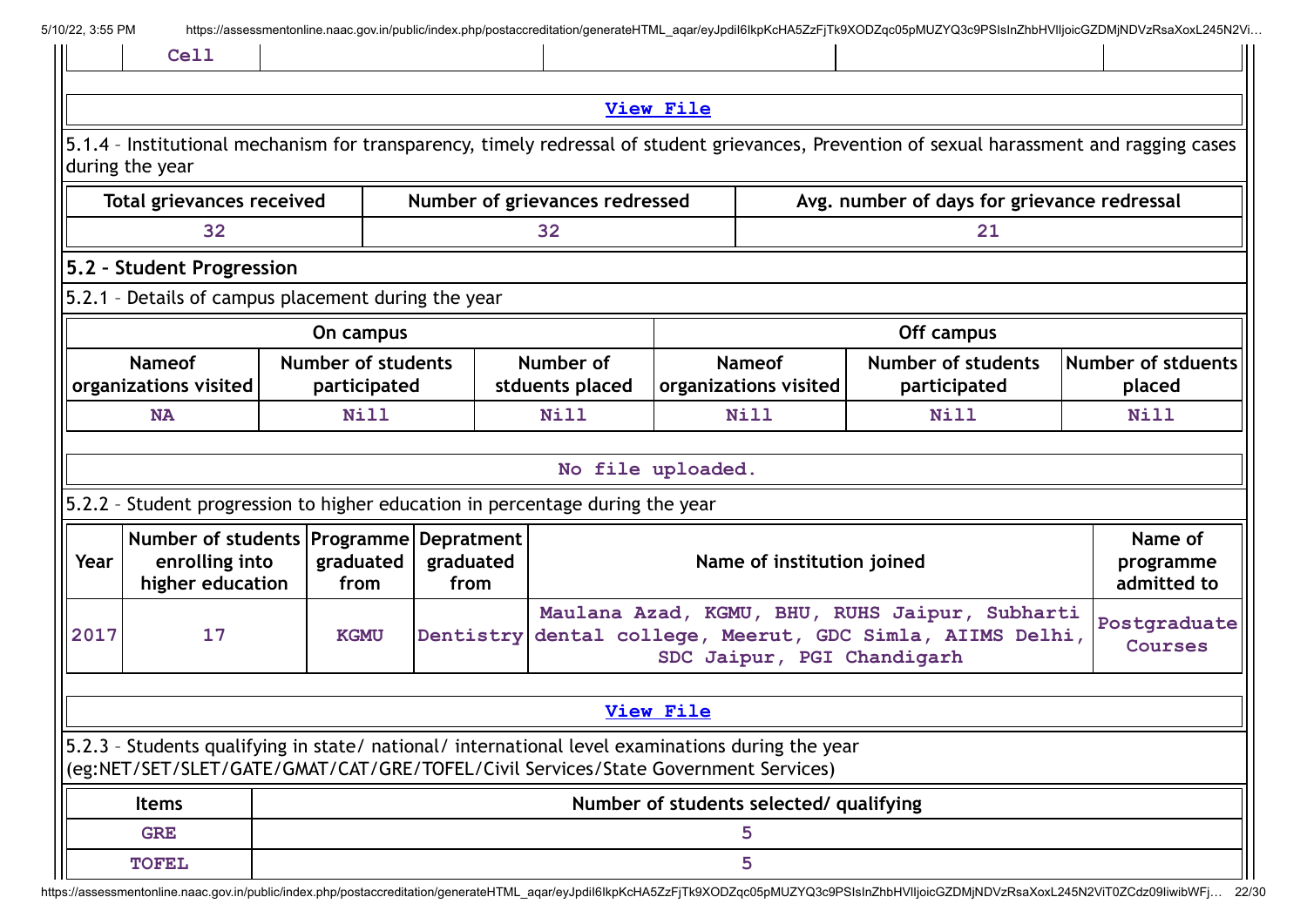| <b>View File</b> |                                                                    |                           |                                                                                                          |                                                                                                                                                                     |                             |                         |  |  |
|------------------|--------------------------------------------------------------------|---------------------------|----------------------------------------------------------------------------------------------------------|---------------------------------------------------------------------------------------------------------------------------------------------------------------------|-----------------------------|-------------------------|--|--|
|                  |                                                                    |                           | 5.2.4 - Sports and cultural activities / competitions organised at the institution level during the year |                                                                                                                                                                     |                             |                         |  |  |
|                  | <b>Activity</b>                                                    | Level                     |                                                                                                          | <b>Number of Participants</b>                                                                                                                                       |                             |                         |  |  |
|                  |                                                                    |                           | No Data Entered/Not Applicable !!!                                                                       |                                                                                                                                                                     |                             |                         |  |  |
|                  |                                                                    |                           | No file uploaded.                                                                                        |                                                                                                                                                                     |                             |                         |  |  |
|                  | 5.3 - Student Participation and Activities                         |                           |                                                                                                          |                                                                                                                                                                     |                             |                         |  |  |
|                  | team event should be counted as one)                               |                           |                                                                                                          | 5.3.1 - Number of awards/medals for outstanding performance in sports/cultural activities at national/international level (award for a                              |                             |                         |  |  |
| Year             | Name of the<br>award/medal                                         | National/<br>Internaional | Number of awards for<br><b>Sports</b>                                                                    | Number of awards for<br>Cultural                                                                                                                                    | <b>Student ID</b><br>number | Name of the<br>student  |  |  |
|                  |                                                                    |                           | No Data Entered/Not Applicable !!!                                                                       |                                                                                                                                                                     |                             |                         |  |  |
|                  |                                                                    |                           |                                                                                                          |                                                                                                                                                                     |                             |                         |  |  |
|                  |                                                                    |                           | No file uploaded.                                                                                        |                                                                                                                                                                     |                             |                         |  |  |
|                  | institution (maximum 500 words)                                    |                           |                                                                                                          | 5.3.2 - Activity of Student Council & representation of students on academic & administrative bodies/committees of the                                              |                             |                         |  |  |
|                  |                                                                    |                           | IQAC and Future planning committee                                                                       |                                                                                                                                                                     |                             |                         |  |  |
|                  | 5.4 - Alumni Engagement                                            |                           |                                                                                                          |                                                                                                                                                                     |                             |                         |  |  |
|                  | 5.4.1 - Whether the institution has registered Alumni Association? |                           |                                                                                                          |                                                                                                                                                                     |                             |                         |  |  |
| <b>Yes</b>       |                                                                    |                           |                                                                                                          |                                                                                                                                                                     |                             |                         |  |  |
|                  | constructive feedback for the institution                          |                           |                                                                                                          | Alumni association provides both academic and financial support to the institution<br>alumni are involved in academic activities like seminars/conferences/workshop |                             | Several<br>Also provide |  |  |
|                  | 5.4.2 - No. of registered Alumni:                                  |                           |                                                                                                          |                                                                                                                                                                     |                             |                         |  |  |
|                  |                                                                    |                           | $\mathbf 0$                                                                                              |                                                                                                                                                                     |                             |                         |  |  |
|                  | 5.4.3 - Alumni contribution during the year (in Rupees) :          |                           |                                                                                                          |                                                                                                                                                                     |                             |                         |  |  |
|                  |                                                                    |                           |                                                                                                          |                                                                                                                                                                     |                             |                         |  |  |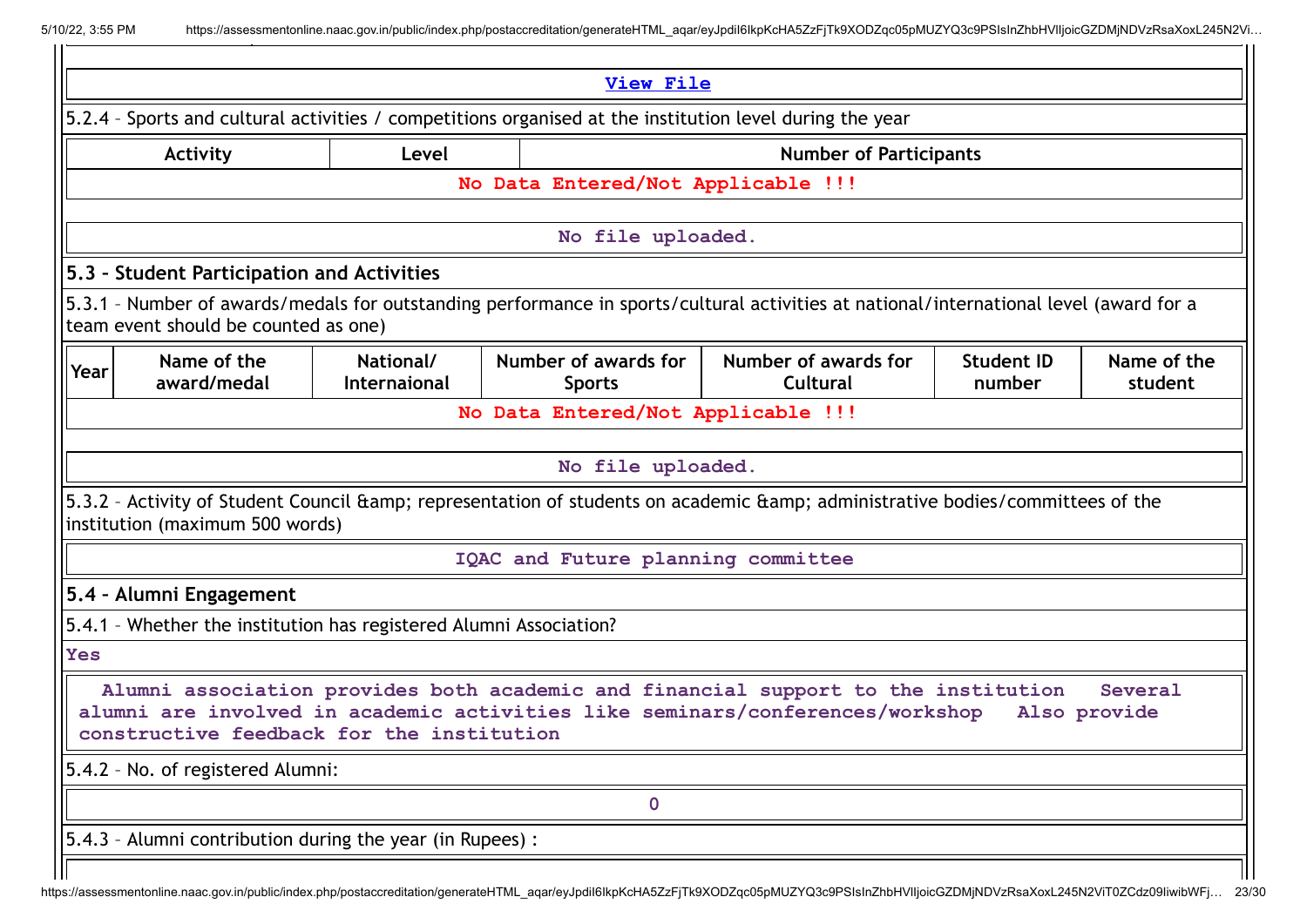**0**

5.4.4 – Meetings/activities organized by Alumni Association :

**06 Meetings**

### **CRITERION VI – GOVERNANCE, LEADERSHIP AND MANAGEMENT**

**6.1 – Institutional Vision and Leadership**

6.1.1 – Mention two practices of decentralization and participative management during the last year (maximum 500 words)

**Deanships have been extended as Vice Deans and Assistant Deans Registrar extended as Assistant registrars CMS as Medical Superintendentant, Assistant Superintendant etc**

6.1.2 – Does the institution have a Management Information System (MIS)?

#### **Yes**

**6.2 – Strategy Development and Deployment**

6.2.1 - Quality improvement strategies adopted by the institution for each of the following (with in 100 words each):

| <b>Strategy Type</b>          | <b>Details</b>                                                                                                                                                                                                                                                                                                                                                                                                                                                                                                                                                                                                          |
|-------------------------------|-------------------------------------------------------------------------------------------------------------------------------------------------------------------------------------------------------------------------------------------------------------------------------------------------------------------------------------------------------------------------------------------------------------------------------------------------------------------------------------------------------------------------------------------------------------------------------------------------------------------------|
| Curriculum<br>Development     | MBBS curriculum was revised within the guidelines of Medical Council of India, as<br>per the latest requirements. Curriculum committee was constituted to suggest<br>modifications needed in the curriculum design within the quidelines of the<br>regulatory bodies.                                                                                                                                                                                                                                                                                                                                                   |
| Teaching and<br>Learning      | Regular Faculty development programmes to strengthen the delivery of teaching<br>learning by our faculty, feedback frm students, strict promoption criteria for<br>faculty, Experts and People of eminence from reputed Institutions from India and<br>abroadare invited to augment teaching learning activities, Virtual classroom with<br>power point presentations of lectures Page   57 made by faculty are available on<br>KGMU website, Smart class in new teaching block (Kalam centre), Interactive screens<br>in many departments of the university, Computers and free access to internet for<br>all faculty. |
| Examination and<br>Evaluation | Transparency, punctuality in examination system has been the key strategy always.<br>All grievances, if any, are immediately addressed.                                                                                                                                                                                                                                                                                                                                                                                                                                                                                 |
| Research and<br>Development   | Intramural research grants for students (both undergraduate and post graduate), Seed<br>grants to young faculty, wards to high impact factor publications of faculty, young<br>researcher award, use of research publication criteria in promotions, -                                                                                                                                                                                                                                                                                                                                                                  |

https://assessmentonline.naac.gov.in/public/index.php/postaccreditation/generateHTML\_aqar/eyJpdiI6IkpKcHA5ZzFjTk9XODZqc05pMUZYQ3c9PSIsInZhbHVIIjoicGZDMjNDVzRsaXoxL245N2ViT0ZCdz09IiwibWFj… 24/30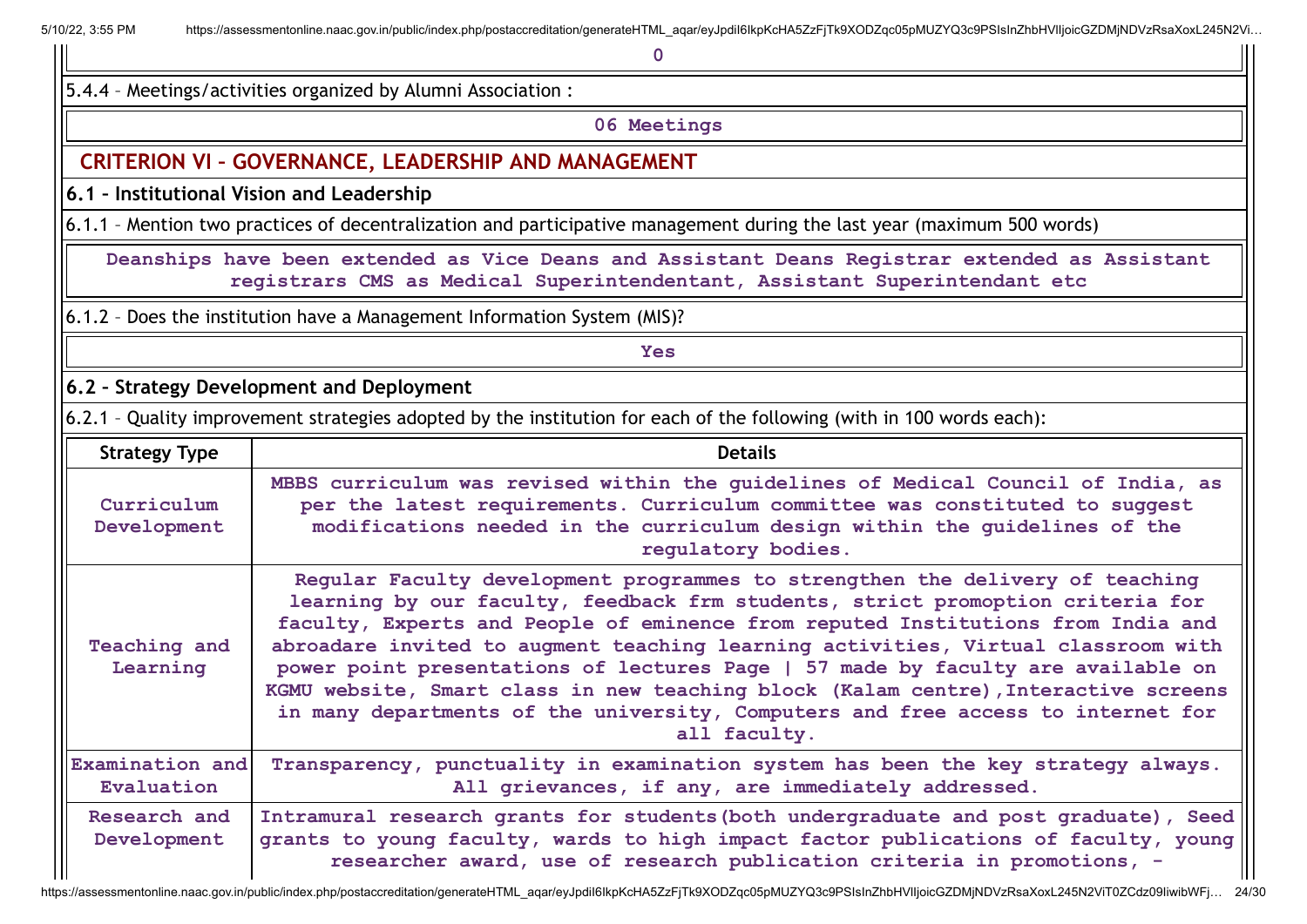|      |                                                                   | International Travel grants for Faculty every year, support for National and                                                                                                                                                                                                                                                                                                                                                                                                                                              | International conferences, Well developed Research labs.                                                                                                                                      |              |
|------|-------------------------------------------------------------------|---------------------------------------------------------------------------------------------------------------------------------------------------------------------------------------------------------------------------------------------------------------------------------------------------------------------------------------------------------------------------------------------------------------------------------------------------------------------------------------------------------------------------|-----------------------------------------------------------------------------------------------------------------------------------------------------------------------------------------------|--------------|
|      | Library, ICT<br>and Physical<br>Infrastructure<br>Instrumentation |                                                                                                                                                                                                                                                                                                                                                                                                                                                                                                                           | Regular telemedicine sessions with other institutions                                                                                                                                         |              |
|      | Admission of<br><b>Students</b>                                   | The entire admission process is transparently publicized in the prospectus of the<br>institution and available to the prospective learners. Undergraduate admissions are<br>through AIPMT, CPMT, postgraduate through UPPGME, AIPGME and super-specialty<br>University. PhD and M Phil admissions are through entrance examination conducted by<br>the University. B Sc Nursing admissions are through entrance examination conducted<br>by the University. All admissions are done as per MCI, DCI, Nursing Council. The | admissions in DM, MD, M Ch, through entrance examination conducted by the<br>admissions by this University are done as per the directions of the State<br>Government and Government of India. |              |
|      |                                                                   | 6.2.2 - Implementation of e-governance in areas of operations:                                                                                                                                                                                                                                                                                                                                                                                                                                                            |                                                                                                                                                                                               |              |
|      |                                                                   |                                                                                                                                                                                                                                                                                                                                                                                                                                                                                                                           |                                                                                                                                                                                               |              |
|      |                                                                   | E-governace area                                                                                                                                                                                                                                                                                                                                                                                                                                                                                                          | <b>Details</b>                                                                                                                                                                                |              |
|      |                                                                   | Administration                                                                                                                                                                                                                                                                                                                                                                                                                                                                                                            | e file tracking.                                                                                                                                                                              |              |
|      |                                                                   | <b>Finance and Accounts</b>                                                                                                                                                                                                                                                                                                                                                                                                                                                                                               | GEM, PFMS                                                                                                                                                                                     |              |
|      |                                                                   | 6.3 - Faculty Empowerment Strategies                                                                                                                                                                                                                                                                                                                                                                                                                                                                                      |                                                                                                                                                                                               |              |
|      | during the year                                                   | 6.3.1 - Teachers provided with financial support to attend conferences / workshops and towards membership fee of professional bodies                                                                                                                                                                                                                                                                                                                                                                                      |                                                                                                                                                                                               |              |
| Year | Name of<br><b>Teacher</b>                                         | Name of conference/ workshop attended for which<br>financial support provided                                                                                                                                                                                                                                                                                                                                                                                                                                             | Name of the professional body for which<br>membership fee is provided                                                                                                                         | support      |
| 2017 | <b>A11</b><br>faculty<br>members                                  | 4 National conference/ workshop 1<br>International conference/ workshop                                                                                                                                                                                                                                                                                                                                                                                                                                                   | Through learning resorource<br>allowance of Rs 60,000/-per year                                                                                                                               | $\mathbf{O}$ |
|      |                                                                   | <b>View File</b>                                                                                                                                                                                                                                                                                                                                                                                                                                                                                                          |                                                                                                                                                                                               | Amount of    |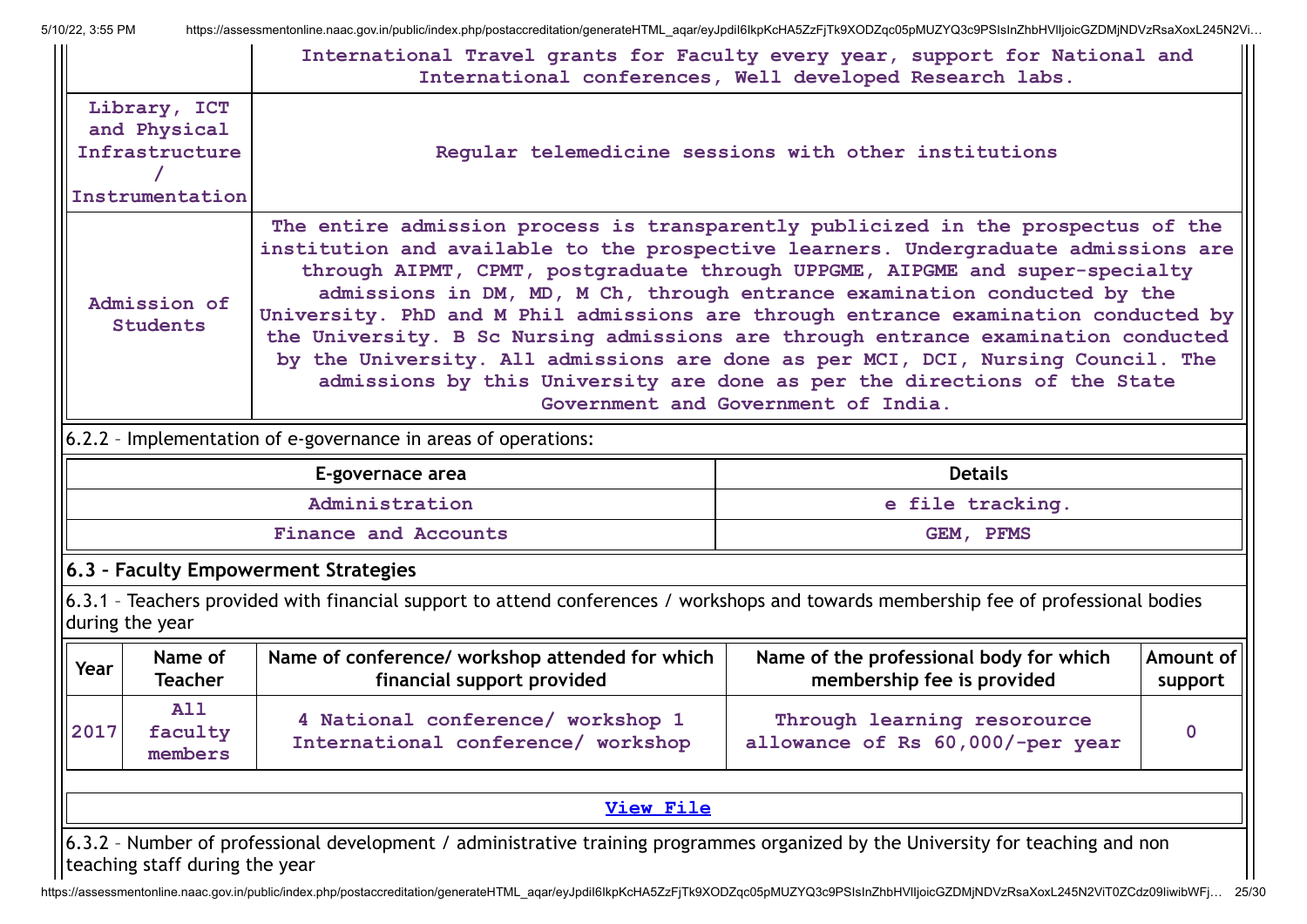| Year | Title of the professional<br>development programme organised<br>for teaching staff |                                                          |                  | Title of the administrative training<br>programme organised for non-<br>teaching staff                                             | From<br>date Date | To       |      | Number of<br>participants<br>(Teaching staff) |                  | Number of<br>participants (non-<br>teaching staff) |
|------|------------------------------------------------------------------------------------|----------------------------------------------------------|------------------|------------------------------------------------------------------------------------------------------------------------------------|-------------------|----------|------|-----------------------------------------------|------------------|----------------------------------------------------|
|      |                                                                                    |                                                          |                  | No Data Entered/Not Applicable !!!                                                                                                 |                   |          |      |                                               |                  |                                                    |
|      |                                                                                    |                                                          |                  | No file uploaded.                                                                                                                  |                   |          |      |                                               |                  |                                                    |
|      | Course, Faculty Development Programmes during the year                             |                                                          |                  | 6.3.3 - No. of teachers attending professional development programmes, viz., Orientation Programme, Refresher Course, Short Term   |                   |          |      |                                               |                  |                                                    |
|      | Title of the professional development programme                                    |                                                          |                  | Number of teachers who attended                                                                                                    |                   |          |      | <b>From Date</b>                              | To date          | <b>Duration</b>                                    |
|      |                                                                                    |                                                          |                  | No Data Entered/Not Applicable !!!                                                                                                 |                   |          |      |                                               |                  |                                                    |
|      |                                                                                    |                                                          |                  | No file uploaded.                                                                                                                  |                   |          |      |                                               |                  |                                                    |
|      | 6.3.4 - Faculty and Staff recruitment (no. for permanent recruitment):             |                                                          |                  |                                                                                                                                    |                   |          |      |                                               |                  |                                                    |
|      |                                                                                    | <b>Teaching</b>                                          |                  |                                                                                                                                    | Non-teaching      |          |      |                                               |                  |                                                    |
|      | Permanent                                                                          |                                                          | <b>Full Time</b> |                                                                                                                                    | Permanent         |          |      |                                               | <b>Full Time</b> |                                                    |
|      | 455                                                                                |                                                          | 0                | 2551                                                                                                                               |                   |          | 3380 |                                               |                  |                                                    |
|      | 6.3.5 - Welfare schemes for                                                        |                                                          |                  |                                                                                                                                    |                   |          |      |                                               |                  |                                                    |
|      | <b>Teaching</b>                                                                    | Non-teaching                                             |                  | <b>Students</b>                                                                                                                    |                   |          |      |                                               |                  |                                                    |
|      | Free medical<br>treatment                                                          | Free medical<br>treatment                                |                  | Free medical treatment and waiving of tution fee for needy                                                                         |                   | students |      |                                               |                  |                                                    |
|      | 6.4 - Financial Management and Resource Mobilization                               |                                                          |                  |                                                                                                                                    |                   |          |      |                                               |                  |                                                    |
|      |                                                                                    |                                                          |                  | 6.4.1 - Institution conducts internal and external financial audits regularly (with in 100 words each)                             |                   |          |      |                                               |                  |                                                    |
|      |                                                                                    |                                                          |                  | Both Internal and external financial audits are done regularly                                                                     |                   |          |      |                                               |                  |                                                    |
|      | Criterion III)                                                                     |                                                          |                  | 6.4.2 - Funds / Grants received from management, non-government bodies, individuals, philanthropies during the year(not covered in |                   |          |      |                                               |                  |                                                    |
|      |                                                                                    | Name of the non government funding agencies /individuals |                  |                                                                                                                                    |                   |          |      | Funds/ Grnats received in Rs.                 |                  | Purpose                                            |
|      |                                                                                    |                                                          |                  | No Data Entered/Not Applicable !!!                                                                                                 |                   |          |      |                                               |                  |                                                    |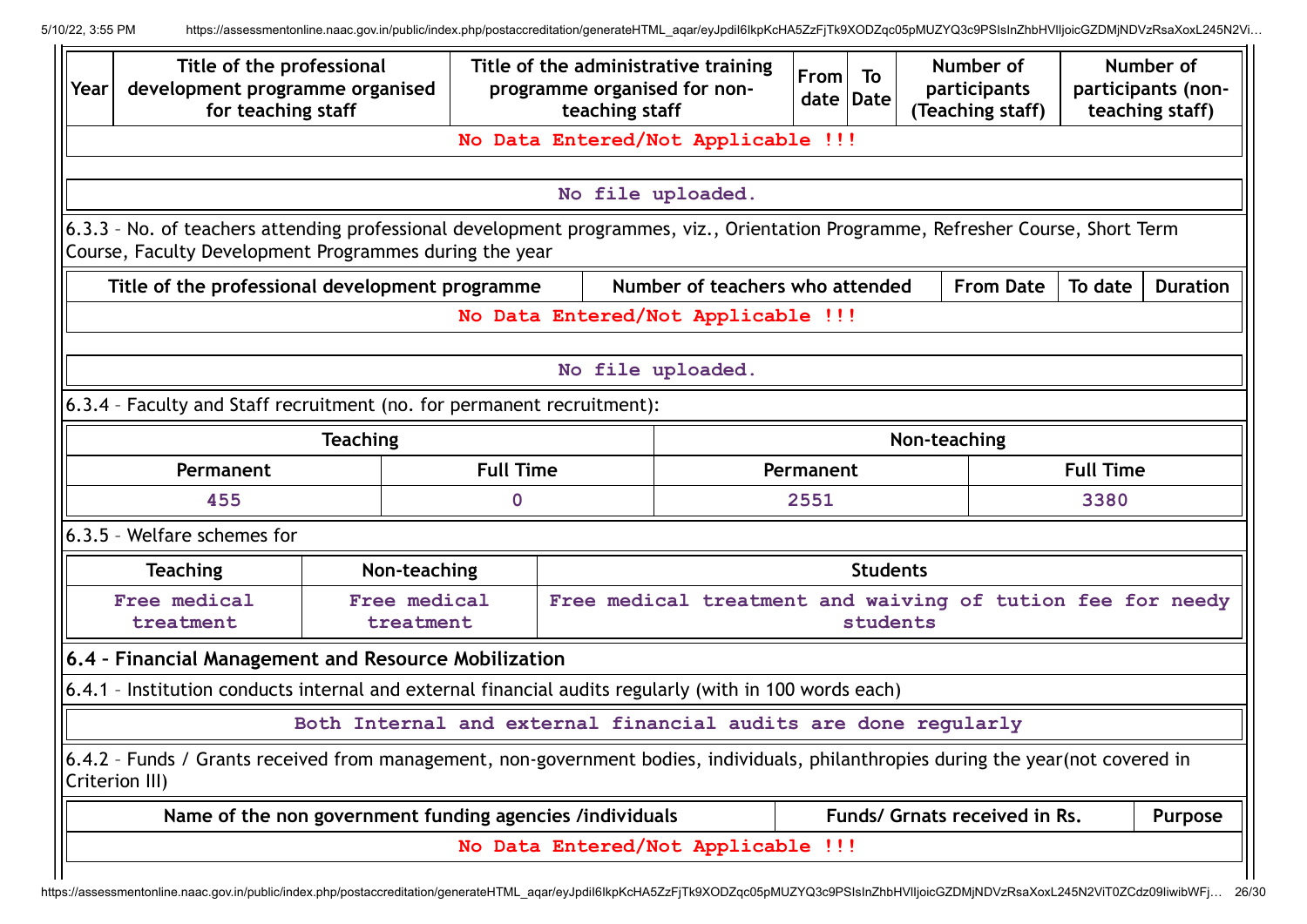**No file uploaded.**

6.4.3 – Total corpus fund generated

|  |  | No Data Entered/Not Applicable !!! |  |  |
|--|--|------------------------------------|--|--|
|--|--|------------------------------------|--|--|

#### **6.5 – Internal Quality Assurance System**

6.5.1 – Whether Academic and Administrative Audit (AAA) has been done?

| <b>Audit Type</b> |           | <b>External</b> | <b>Internal</b> |             |  |
|-------------------|-----------|-----------------|-----------------|-------------|--|
|                   | Yes/No    | Agency          | Yes/No          | Authority   |  |
| Academic          | <b>No</b> | <b>Nill</b>     | <b>Nill</b>     | <b>Nill</b> |  |
| Administrative    | <b>No</b> | <b>Nill</b>     | <b>Nill</b>     | <b>Nill</b> |  |

6.5.2 – What efforts are made by the University to promote autonomy in the affiliated/constituent colleges? (if applicable)

**NA**

6.5.3 – Activities and support from the Parent – Teacher Association (at least three)

**Parents teachers meeting was organised to discuss problems of student attendance in classes. Parents' perspectives were elicited. student representatives were also called in the meeting to discuss their perspectives.**

6.5.4 – Development programmes for support staff (at least three)

**NABH training for nurses**

6.5.5 – Post Accreditation initiative(s) (mention at least three)

**NABH Register for Ayushman Bharat**

6.5.6 – Internal Quality Assurance System Details

| a) Submission of Data for AISHE portal                            | <b>Yes</b> |
|-------------------------------------------------------------------|------------|
| b) Participation in NIRF                                          | <b>Yes</b> |
| c)ISO certification                                               | <b>Yes</b> |
| d)NBA or any other quality audit                                  | <b>Yes</b> |
| [6.5.7 - Number of Quality Initiatives undertaken during the year |            |

https://assessmentonline.naac.gov.in/public/index.php/postaccreditation/generateHTML\_aqar/eyJpdiI6IkpKcHA5ZzFjTk9XODZqc05pMUZYQ3c9PSIsInZhbHVIIjoicGZDMjNDVzRsaXoxL245N2ViT0ZCdz09IiwibWFj… 27/30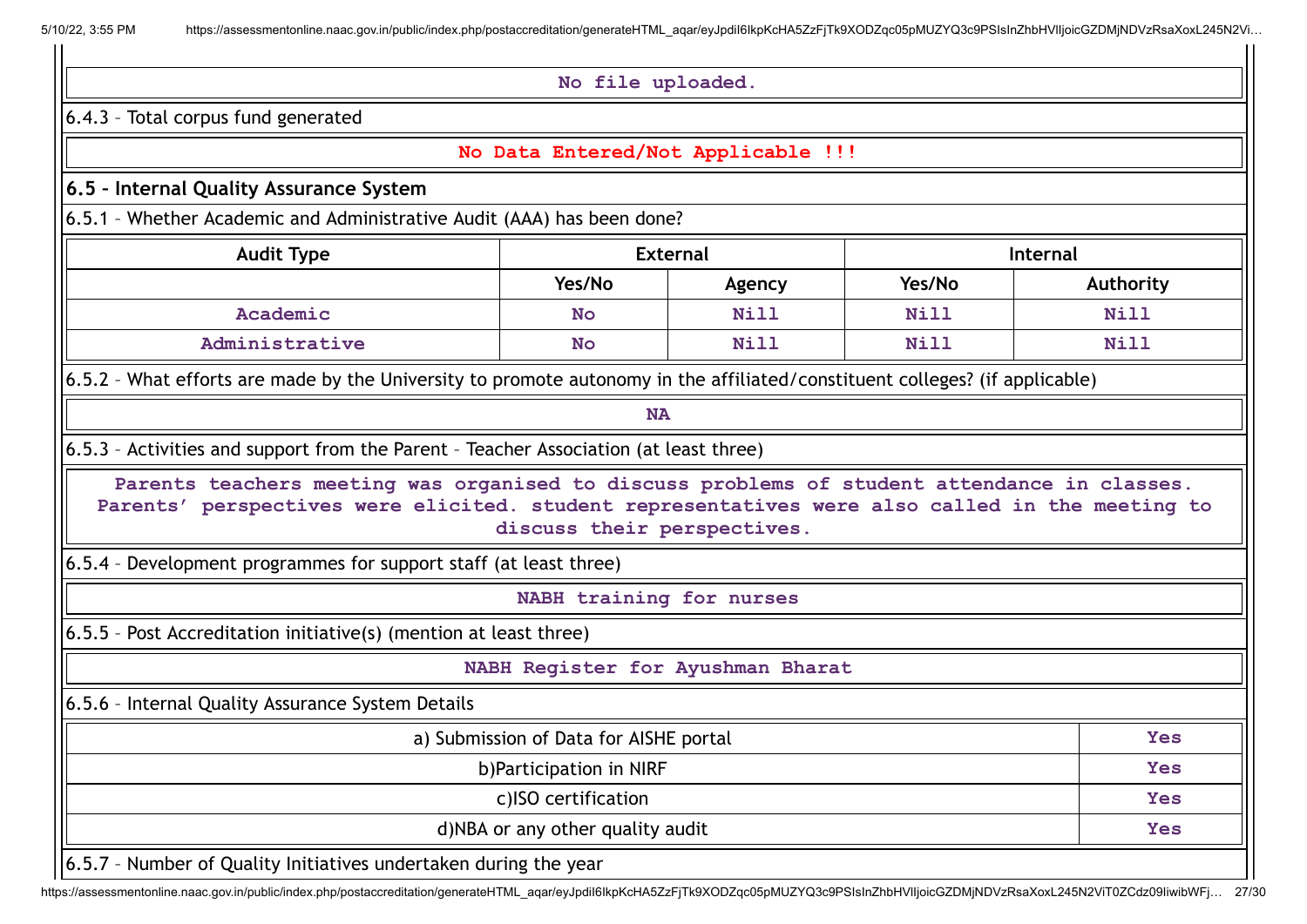| Year | Name of quality initiative by IQAC                                                                                | Date of conducting IQAC                                                         |                   | <b>Duration From</b> |  | <b>Duration To</b>             |         |                               | <b>Number of participants</b>                                            |
|------|-------------------------------------------------------------------------------------------------------------------|---------------------------------------------------------------------------------|-------------------|----------------------|--|--------------------------------|---------|-------------------------------|--------------------------------------------------------------------------|
|      | No Data Entered/Not Applicable !!!                                                                                |                                                                                 |                   |                      |  |                                |         |                               |                                                                          |
|      |                                                                                                                   |                                                                                 |                   |                      |  |                                |         |                               |                                                                          |
|      | No file uploaded.                                                                                                 |                                                                                 |                   |                      |  |                                |         |                               |                                                                          |
|      | <b>CRITERION VII - INSTITUTIONAL VALUES AND BEST PRACTICES</b>                                                    |                                                                                 |                   |                      |  |                                |         |                               |                                                                          |
|      | 7.1 - Institutional Values and Social Responsibilities                                                            |                                                                                 |                   |                      |  |                                |         |                               |                                                                          |
|      | 7.1.1 - Gender Equity (Number of gender equity promotion programmes organized by the institution during the year) |                                                                                 |                   |                      |  |                                |         |                               |                                                                          |
|      | Title of the programme                                                                                            | Period from                                                                     |                   | <b>Period To</b>     |  |                                |         | <b>Number of Participants</b> |                                                                          |
|      |                                                                                                                   |                                                                                 |                   |                      |  |                                | Female  |                               | Male                                                                     |
|      |                                                                                                                   | No Data Entered/Not Applicable !!!                                              |                   |                      |  |                                |         |                               |                                                                          |
|      | 7.1.2 - Environmental Consciousness and Sustainability/Alternate Energy initiatives such as:                      |                                                                                 |                   |                      |  |                                |         |                               |                                                                          |
|      | Percentage of power requirement of the University met by the renewable energy sources                             |                                                                                 |                   |                      |  |                                |         |                               |                                                                          |
|      | 400 Kilo watts is produced from solar panels per month. Total consumption of power in the                         | University 10,000 Kilo watts per month.                                         |                   |                      |  |                                |         |                               |                                                                          |
|      | 7.1.3 - Differently abled (Divyangjan) friendliness                                                               |                                                                                 |                   |                      |  |                                |         |                               |                                                                          |
|      | Item facilities                                                                                                   | Yes/No                                                                          |                   |                      |  | <b>Number of beneficiaries</b> |         |                               |                                                                          |
|      |                                                                                                                   | No Data Entered/Not Applicable !!!                                              |                   |                      |  |                                |         |                               |                                                                          |
|      | 7.1.4 - Inclusion and Situatedness                                                                                |                                                                                 |                   |                      |  |                                |         |                               |                                                                          |
| Year | Number of initiatives to address<br>locational advantages and<br>disadvantages                                    | Number of initiatives taken to engage<br>with and contribute to local community |                   |                      |  | Date Duration                  | Name of | <b>Issues</b>                 | Number of<br>participating<br>initiative addressed students and<br>staff |
|      |                                                                                                                   | No Data Entered/Not Applicable !!!                                              |                   |                      |  |                                |         |                               |                                                                          |
|      |                                                                                                                   |                                                                                 |                   |                      |  |                                |         |                               |                                                                          |
|      |                                                                                                                   |                                                                                 | No file uploaded. |                      |  |                                |         |                               |                                                                          |
|      | 7.1.5 - Human Values and Professional Ethics Code of conduct (handbooks) for various stakeholders                 |                                                                                 |                   |                      |  |                                |         |                               |                                                                          |
|      | Date of publication<br><b>Title</b>                                                                               |                                                                                 |                   |                      |  | Follow up(max 100 words)       |         |                               |                                                                          |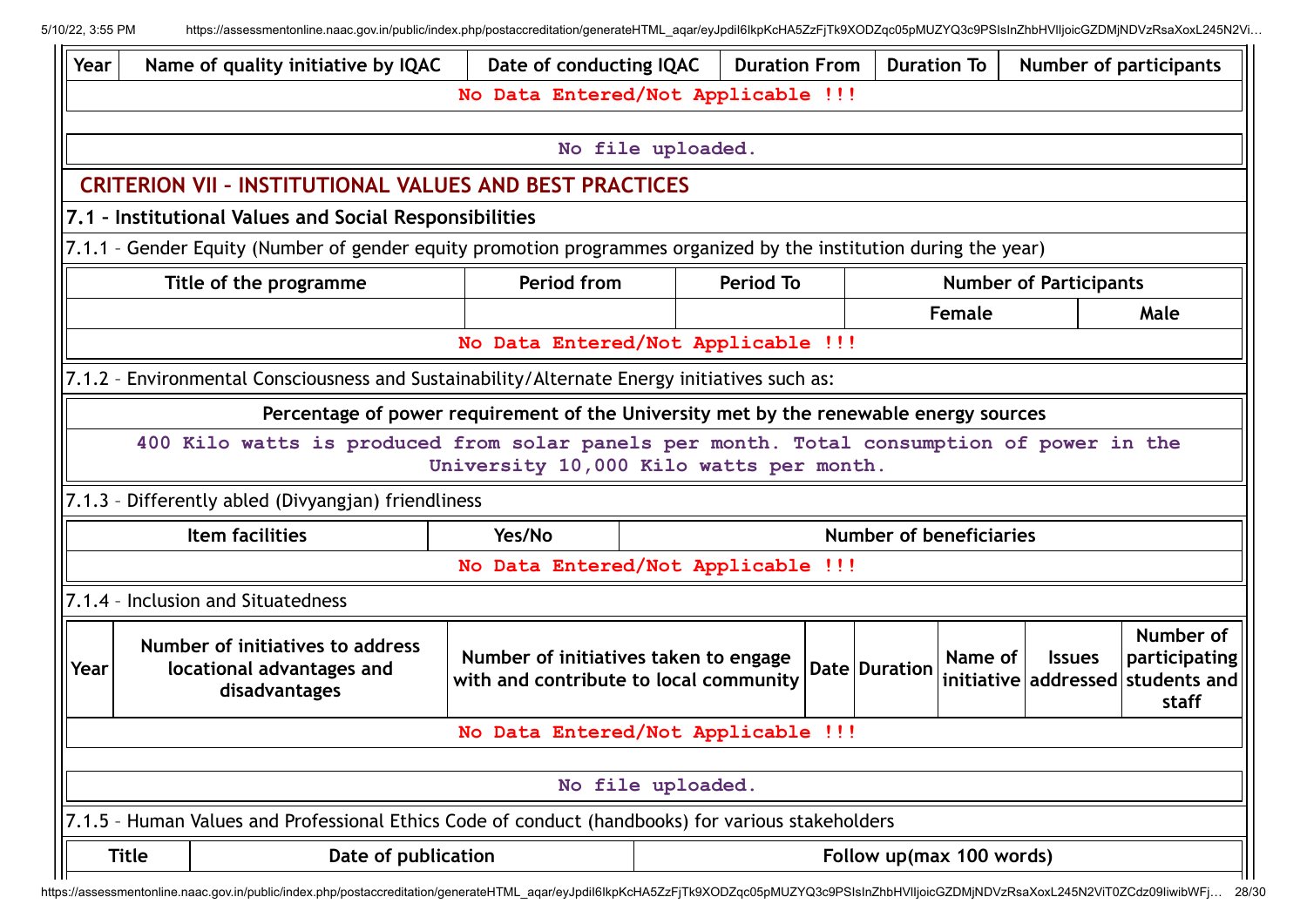| <b>Activity</b>                     | <b>Duration From</b>                                                                         | <b>Duration To</b>                                    | <b>Number of participants</b>                                                                                                                                                                                                                                                                                                                                                                                                             |
|-------------------------------------|----------------------------------------------------------------------------------------------|-------------------------------------------------------|-------------------------------------------------------------------------------------------------------------------------------------------------------------------------------------------------------------------------------------------------------------------------------------------------------------------------------------------------------------------------------------------------------------------------------------------|
|                                     |                                                                                              | No Data Entered/Not Applicable !!!                    |                                                                                                                                                                                                                                                                                                                                                                                                                                           |
|                                     |                                                                                              | No file uploaded.                                     |                                                                                                                                                                                                                                                                                                                                                                                                                                           |
|                                     | 7.1.7 - Initiatives taken by the institution to make the campus eco-friendly (at least five) |                                                       |                                                                                                                                                                                                                                                                                                                                                                                                                                           |
|                                     |                                                                                              | Replacing mercury emiiting light panels bt LED lights |                                                                                                                                                                                                                                                                                                                                                                                                                                           |
|                                     |                                                                                              | Exhaustive biomedical waste management system         |                                                                                                                                                                                                                                                                                                                                                                                                                                           |
|                                     |                                                                                              | 'No Car Budhwar campaign'                             |                                                                                                                                                                                                                                                                                                                                                                                                                                           |
|                                     |                                                                                              | Solar panels on all rooftops                          |                                                                                                                                                                                                                                                                                                                                                                                                                                           |
|                                     |                                                                                              | Save electricity measures                             |                                                                                                                                                                                                                                                                                                                                                                                                                                           |
|                                     |                                                                                              | Plantation in campus all around                       |                                                                                                                                                                                                                                                                                                                                                                                                                                           |
| 7.2 - Best Practices                |                                                                                              |                                                       |                                                                                                                                                                                                                                                                                                                                                                                                                                           |
|                                     | 7.2.1 - Describe at least two institutional best practices                                   |                                                       |                                                                                                                                                                                                                                                                                                                                                                                                                                           |
|                                     |                                                                                              |                                                       | - Increased emphasis on alternative/allied medicine for healthcare provision. Within this<br>practice, several invited guest lectures were organised to sensitise faculty and students. -<br>Increased emphasis on value added programmes like transdental meditation, yoga, spiritual<br>components in education and practice. Within this practice, several invited guest lectures were<br>organised to sensitise faculty and students. |
|                                     |                                                                                              |                                                       |                                                                                                                                                                                                                                                                                                                                                                                                                                           |
|                                     |                                                                                              | provide the link                                      | Upload details of two best practices successfully implemented by the institution as per NAAC format in your institution website,                                                                                                                                                                                                                                                                                                          |
|                                     |                                                                                              | https://www.kgmu.org/index.php                        |                                                                                                                                                                                                                                                                                                                                                                                                                                           |
| 7.3 - Institutional Distinctiveness |                                                                                              |                                                       |                                                                                                                                                                                                                                                                                                                                                                                                                                           |